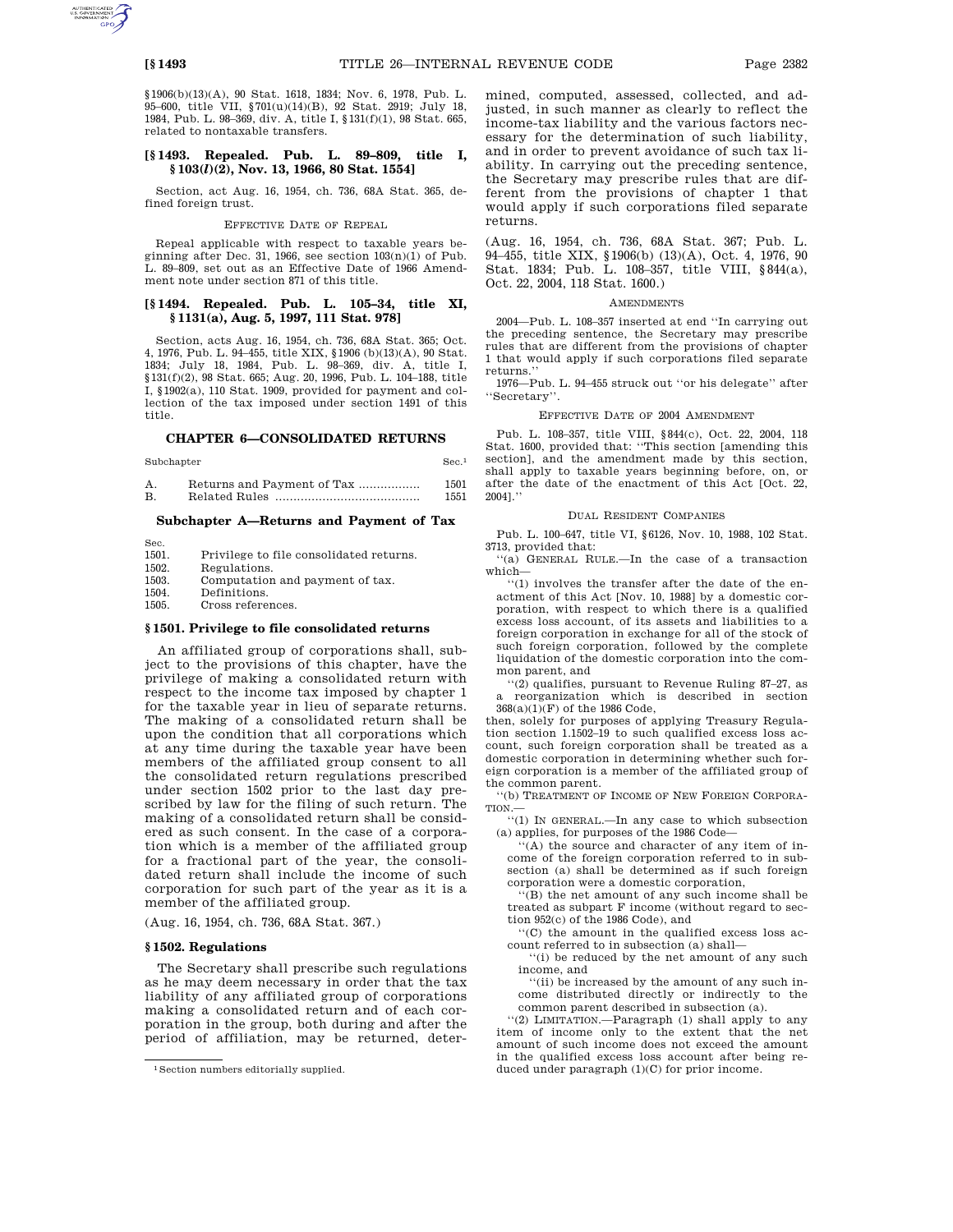''(3) BASIS ADJUSTMENTS NOT APPLICABLE.—To the extent paragraph (1) applies to any item of income, there shall be no increase in basis under section 961(a) of such Code on account of such income (and there shall be no reduction in basis under section 961(b) of such Code on account of an exclusion attributable to the inclusion of such income).

'(4) RECOGNITION OF GAIN.-For purposes of paragraph (1), if the foreign corporation referred to in subsection (a) transfers any property acquired by such foreign corporation in the transaction referred to in subsection (a) (or transfers any other property the basis of which is determined in whole or in part by reference to the basis of property so acquired) and (but for this paragraph) there is not full recognition of gain on such transfer, the excess (if any) of—

''(A) the fair market value of the property transferred, over

''(B) its adjusted basis, shall be treated as gain from the sale or exchange of such property and shall be recognized notwithstanding any other provision of law. Proper adjustment shall be made to the basis of any such property for gain recognized under the preceding sentence.

''(c) DEFINITIONS.—For purposes of this section— ''(1) COMMON PARENT.—The term 'common parent'

means the common parent of the affiliated group which included the domestic corporation referred to in subsection (a)(1).

''(2) QUALIFIED EXCESS LOSS ACCOUNT.—The term 'qualified excess loss account' means any excess loss account (within the meaning of the consolidated return regulations) to the extent such account is attributable—

''(A) to taxable years beginning before January 1, 1988, and

''(B) to periods during which the domestic corporation was subject to an income tax of a foreign country on its income on a residence basis or without regard to whether such income is from sources in or outside of such foreign country.

The amount of such account shall be determined as of immediately after the transaction referred to in subsection (a) and without, except as provided in subsection (b), diminution for any future adjustment. ''(3) NET AMOUNT.—The net amount of any item of

income is the amount of such income reduced by allocable deductions as determined under the rules of section 954(b)(5) of the 1986 Code.

''(4) SECOND SAME COUNTRY CORPORATION MAY BE TREATED AS DOMESTIC CORPORATION IN CERTAIN CASES.—If—

''(A) another foreign corporation acquires from the common parent stock of the foreign corporation referred to in subsection (a) after the transaction referred to in subsection (a),

 $'(B)$  both of such foreign corporations are subject to the income tax of the same foreign country on a residence basis, and

 $f(C)$  such common parent complies with such reporting requirements as the Secretary of the Treasury or his delegate may prescribe for purposes of this paragraph,

such other foreign corporation shall be treated as a domestic corporation in determining whether the foreign corporation referred to in subsection (a) is a member of the affiliated group referred to in subsection (a) (and the rules of subsection (b) shall apply (i) to any gain of such other foreign corporation on any disposition of such stock, and (ii) to any other income of such other foreign corporation except to the extent it establishes to the satisfaction of the Secretary of the Treasury or his delegate that such income is not attributable to property acquired from the foreign corporation referred to in subsection  $(a))$ ."

#### SPECIAL RULE FOR DISPOSITION OF STOCK OF SUBSIDIARY

Pub. L. 99–514, title VI, §647, Oct. 22, 1986, 100 Stat. 2294, provided that: ''If for a taxable year of an affiliated group filing a consolidated return ending on or before December 31, 1987, there is a disposition of stock of a subsidiary (within the meaning of Treasury Regulation section 1.1502–19), the amount required to be included in income with respect to such disposition under Treasury Regulation section 1.1502–19(a) shall, notwithstanding such section, be included in income ratably over the 15-year period beginning with the taxable year in which the disposition occurs. The preceding sentence shall apply only if such subsidiary was incorporated on December 24, 1969, and is a participant in a mineral joint venture with a corporation organized under the laws of the foreign country in which the joint venture mineral project is located.''

### **§ 1503. Computation and payment of tax**

#### **(a) [General rule] 1**

In any case in which a consolidated return is made or is required to be made, the tax shall be determined, computed, assessed, collected, and adjusted in accordance with the regulations under section 1502 prescribed before the last day prescribed by law for the filing of such return.

### **[(b) Repealed. Pub. L. 94–455, title X, § 1052(c)(5), Oct. 4, 1976, 90 Stat. 1648]**

### **(c) Special rule for application of certain losses against income of insurance companies taxed under section 801**

### **(1) In general**

If an election under section 1504(c)(2) is in effect for the taxable year and the consolidated taxable income of the members of the group not taxed under section 801 results in a consolidated net operating loss for such taxable year, then under regulations prescribed by the Secretary, the amount of such loss which cannot be absorbed in the applicable carry-back periods against the taxable income of such members not taxed under section 801 shall be taken into account in determining the consolidated taxable income of the affiliated group for such taxable year to the extent of 35 percent of such loss or 35 percent of the taxable income of the members taxed under section 801, whichever is less. The unused portion of such loss shall be available as a carryover, subject to the same limitations (applicable to the sum of the loss for the carryover year and the loss (or losses) carried over to such year), in applicable carryover years.

### **(2) Losses of recent nonlife affiliates**

Notwithstanding the provisions of paragraph (1), a net operating loss for a taxable year of a member of the group not taxed under section 801 shall not be taken into account in determining the taxable income of a member taxed under section 801 (either for the taxable year or as a carryover or carryback) if such taxable year precedes the sixth taxable year such members have been members of the same affiliated group (determined without regard to section  $1504(b)(2)$ ).

#### **(d) Dual consolidated loss**

### **(1) In general**

The dual consolidated loss for any taxable year of any corporation shall not be allowed to

<sup>1</sup>Subsec. (a) heading editorially supplied.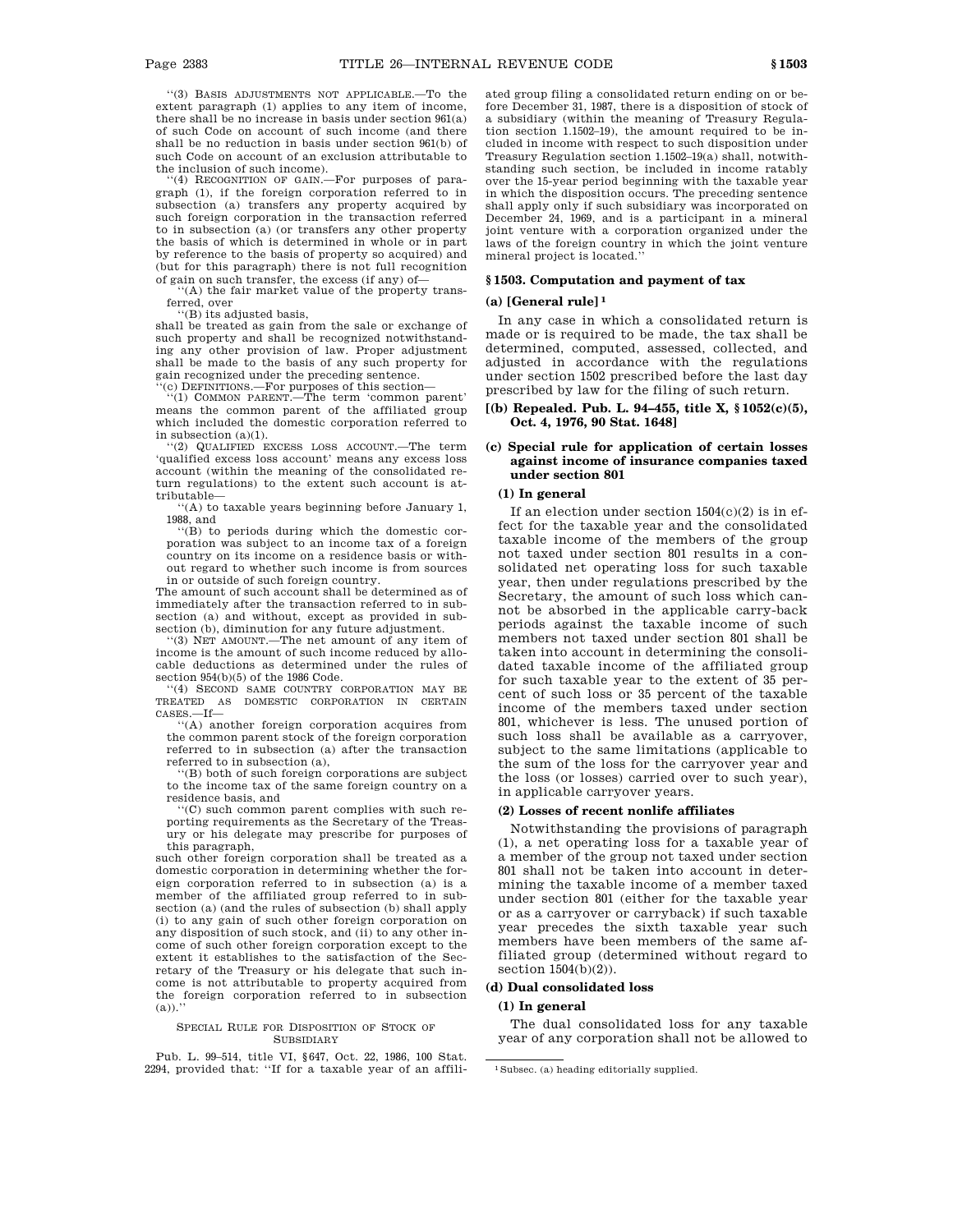reduce the taxable income of any other member of the affiliated group for the taxable year or any other taxable year.

### **(2) Dual consolidated loss**

For purposes of this section—

### **(A) In general**

Except as provided in subparagraph (B), the term ''dual consolidated loss'' means any net operating loss of a domestic corporation which is subject to an income tax of a foreign country on its income without regard to whether such income is from sources in or outside of such foreign country, or is subject to such a tax on a residence basis.

#### **(B) Special rule where loss not used under foreign law**

To the extent provided in regulations, the term ''dual consolidated loss'' shall not include any loss which, under the foreign income tax law, does not offset the income of any foreign corporation.

### **(3) Treatment of losses of separate business units**

To the extent provided in regulations, any loss of a separate unit of a domestic corporation shall be subject to the limitations of this subsection in the same manner as if such unit were a wholly owned subsidiary of such corporation.

### **(4) Income on assets acquired after the loss**

The Secretary shall prescribe such regulations as may be necessary or appropriate to prevent the avoidance of the purposes of this subsection by contributing assets to the corporation with the dual consolidated loss after such loss was sustained.

### **(e) Special rule for determining adjustments to basis**

#### **(1) In general**

Solely for purposes of determining gain or loss on the disposition of intragroup stock and the amount of any inclusion by reason of an excess loss account, in determining the adjustments to the basis of such intragroup stock on account of the earnings and profits of any member of an affiliated group for any consolidated year (and in determining the amount in such account)—

(A) such earnings and profits shall be determined as if section 312 were applied for such taxable year (and all preceding consolidated years of the member with respect to such group) without regard to subsections (k) and (n) thereof, and

(B) earnings and profits shall not include any amount excluded from gross income under section 108 to the extent the amount so excluded was not applied to reduce tax attributes (other than basis in property).

### **(2) Definitions**

For purposes of this subsection—

### **(A) Intragroup stock**

The term ''intragroup stock'' means any stock which—

(i) is in a corporation which is or was a member of an affiliated group of corporations, and

(ii) is held by another corporation which is or was a member of such group.

Such term includes any other property the basis of which is determined (in whole or in part) by reference to the basis of stock described in the preceding sentence.

### **(B) Consolidated year**

The term "consolidated year" means any taxable year for which the affiliated group makes a consolidated return.

### **(C) Application of section 312(n)(7) not affected**

The reference in paragraph (1) to subsection (n) of section 312 shall be treated as not including a reference to paragraph (7) of such subsection.

### **(3) Adjustments**

Under regulations prescribed by the Secretary, proper adjustments shall be made in the application of paragraph (1)—

(A) in the case of any property acquired by the corporation before consolidation, for the difference between the adjusted basis of such property for purposes of computing taxable income and its adjusted basis for purposes of computing earnings and profits, and

(B) in the case of any property, for any basis adjustment under section 50(c).

#### **(4) Elimination of election to reduce basis of indebtedness**

Nothing in the regulations prescribed under section 1502 shall permit any reduction in the amount otherwise included in gross income by reason of an excess loss account if such reduction is on account of a reduction in the basis of indebtedness.

### **(f) Limitation on use of group losses to offset income of subsidiary paying preferred dividends**

#### **(1) In general**

In the case of any subsidiary distributing during any taxable year dividends on any applicable preferred stock—

(A) no group loss item shall be allowed to reduce the disqualified separately computed income of such subsidiary for such taxable year, and

(B) no group credit item shall be allowed against the tax imposed by this chapter on such disqualified separately computed income.

### **(2) Group items**

For purposes of this subsection—

### **(A) Group loss item**

The term ''group loss item'' means any of the following items of any other member of the affiliated group which includes the subsidiary:

(i) Any net operating loss and any net operating loss carryover or carryback under section 172.

(ii) Any loss from the sale or exchange of any capital asset and any capital loss carryover or carryback under section 1212.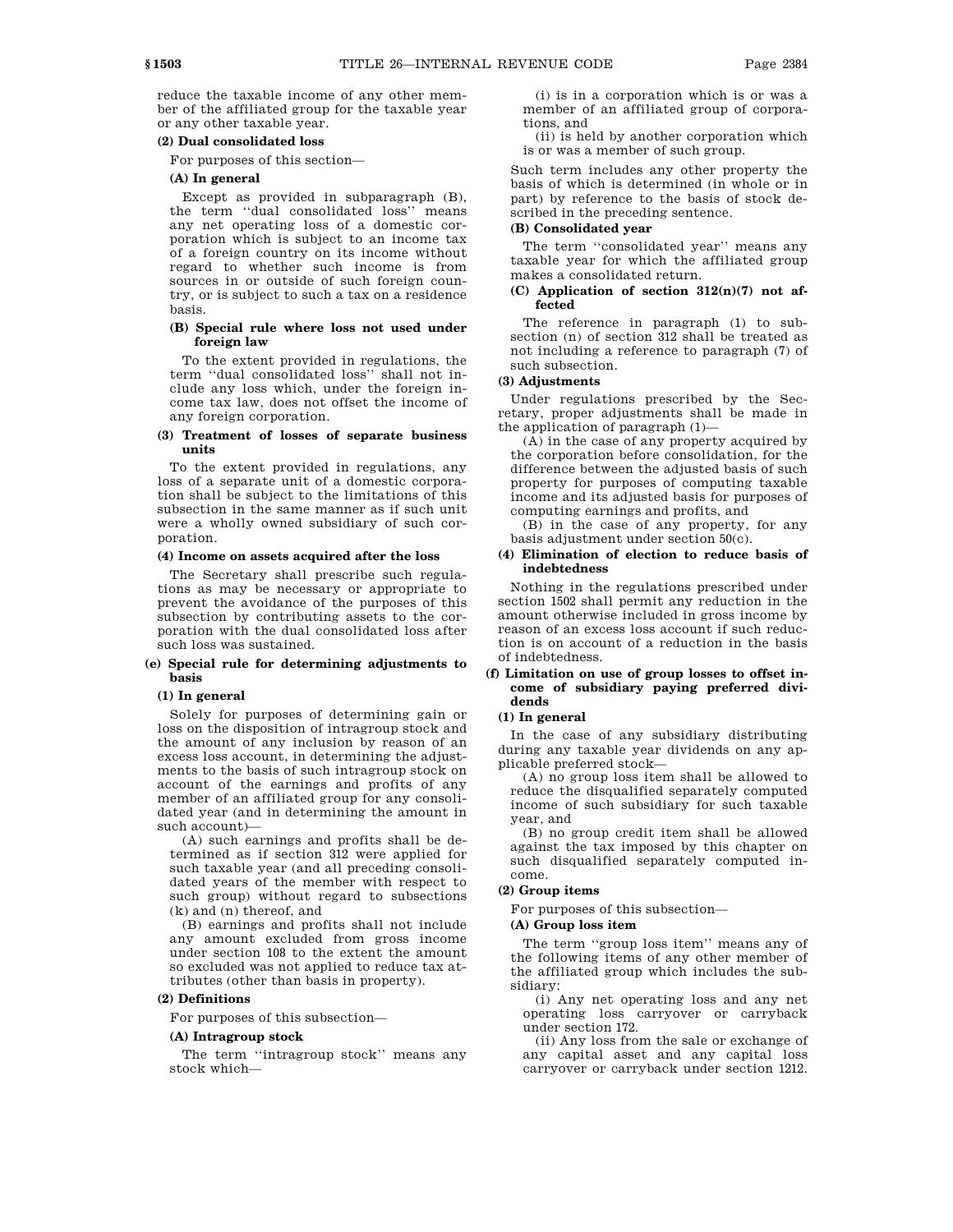### **(B) Group credit item**

The term ''group credit item'' means any credit allowable under part IV of subchapter A of chapter 1 (other than section 34) to any other member of the affiliated group which includes the subsidiary and any carryover or carryback of any such credit.

#### **(3) Other definitions**

For purposes of this subsection—

### **(A) Disqualified separately computed income**

The term ''disqualified separately computed income'' means the portion of the separately computed taxable income of the subsidiary which does not exceed the dividends distributed by the subsidiary during the taxable year on applicable preferred stock.

### **(B) Separately computed taxable income**

The term ''separately computed taxable income'' means the separate taxable income of the subsidiary for the taxable year determined—

(i) by taking into account gains and losses from the sale or exchange of a capital asset and section 1231 gains and losses,

(ii) without regard to any net operating loss or capital loss carryover or carryback, and

(iii) with such adjustments as the Secretary may prescribe.

### **(C) Subsidiary**

The term ''subsidiary'' means any corporation which is a member of an affiliated group filing a consolidated return other than the common parent.

### **(D) Applicable preferred stock**

The term ''applicable preferred stock'' means stock described in section 1504(a)(4) in the subsidiary which is—

(i) issued after November 17, 1989, and

(ii) held by a person other than a member of the same affiliated group as the subsidiary.

### **(4) Regulations**

The Secretary shall prescribe such regulations as may be necessary or appropriate to carry out the provisions of this subsection, including regulations—

(A) to prevent the avoidance of this subsection through the transfer of built-in losses to the subsidiary,

(B) to provide rules for cases in which the subsidiary owns (directly or indirectly) stock in another member of the affiliated group, and

(C) to provide for the application of this subsection where dividends are not paid currently, where the redemption and liquidation rights of the applicable preferred stock exceed the issue price for such stock, or where the stock is otherwise structured to avoid the purposes of this subsection.

(Aug. 16, 1954, ch. 736, 68A Stat. 367; Pub. L. 86–780, §2, Sept. 14, 1960, 74 Stat. 1011; Pub. L. 88–272, title II, §234(a), (b)(1), (2), Feb. 26, 1964, 78 Stat. 113; Pub. L. 94–455, title X, §§1031(b)(4), 1052(c)(5), title XV, §1507(b)(3), title XIX, §1901(b)(1)(Y), Oct. 4, 1976, 90 Stat. 1623, 1648, 1740, 1792; Pub. L. 98–369, div. A, title II, §211(b)(19), July 18, 1984, 98 Stat. 756; Pub. L. 99–514, title XII, §1249(a), Oct. 22, 1986, 100 Stat. 2584; Pub. L. 100–203, title X, §10222(a)(1), Dec. 22, 1987, 101 Stat. 1330–410; Pub. L. 100–647, title I, §1012(u), title II, §2004(j)(1)(A), (2), (3)(A), Nov. 10, 1988, 102 Stat. 3528, 3604, 3605; Pub. L. 101–239, title VII, §§7201(a), 7207(a), 7821(c), Dec. 19, 1989, 103 Stat. 2328, 2337, 2424; Pub. L. 101–508, title XI, §§11802(f)(4), 11813(b)(25), Nov. 5, 1990, 104 Stat. 1388–530, 1388–555.)

#### **AMENDMENTS**

1990—Subsec. (c)(1). Pub. L. 101–508, §11802(f)(4), struck out at end ''For taxable years ending with or within calendar year 1981, '25 percent' shall be substituted for '35 percent' each place it appears in the first sentence of this subsection. For taxable years ending with or within calendar year 1982, '30 percent' shall be substituted for '35 percent' each place it appears in that sentence.''

Subsec. (e)(3)(B). Pub. L. 101–508, §11813(b)(25), substituted "section  $50(c)$ " for "section  $48(q)$ "

1989—Subsec.  $(e)(2)(A)(ii)$ . Pub. L. 101–239, §7821(c), substituted ''another corporation which is or was a member'' for ''another member''.

Subsec. (e)(4). Pub. L. 101–239, §7207(a), added par. (4). Subsec. (f). Pub. L. 101–239, §7201(a), added subsec. (f). 1988—Subsec. (d)(3), (4). Pub. L. 100–647, §1012(u), added pars. (3) and (4).

Subsec. (e)(1). Pub. L. 100–647, §2004(j)(1)(A), amended introductory provisions generally. Prior to amendment, introductory provisions read as follows: ''Solely for purposes of determining gain or loss on the disposition of intragroup stock, in determining the adjustments to the basis of such intragroup stock on account of the earnings and profits of any member of an affiliated group for any consolidated year-

Subsec. (e)(2)(C). Pub. L. 100–647, §2004(j)(3)(A), added subpar. (C).

Subsec. (e)(3). Pub. L. 100–647, §2004(j)(2), added par. (3).

1987—Subsec. (e). Pub. L. 100–203 added subsec. (e).

1986—Subsec. (d). Pub. L. 99–514 added subsec. (d).

1984—Subsec. (c). Pub. L. 98–369, §211(b)(19)(A), (C), substituted ''section 801'' for ''section 802'' in heading, and wherever appearing in text.

Subsec. (c)(1). Pub. L. 98–369, §211(b)(19)(B), struck out provision that for purposes of this subsection, in determining the taxable income of each insurance company subject to tax under section 802, section 802(b)(3) would not be taken into account.

1976—Subsec. (a). Pub. L. 94–455, §1052(c)(5), struck out subsec. (a) designation.

Subsec. (b). Pub. L. 94–455, §1052(c)(5), struck out subsec. (b) which provided for a special rule for application of foreign tax credit when overall limitation applies.

Subsec. (b)(1). Pub. L. 94–455, §1031(b)(4), struck out ''and if for the taxable year an election under section 904(b)(1) (relating to election of overall limitation on foreign tax credit) is in effect'' after ''section 921)''.

Subsec. (b)(3)(C). Pub. L. 94–455, §1901(b)(1)(Y), struck out subpar. (C) which defined ''consolidated taxable income''.

Subsec. (c). Pub. L. 94–455, §1507(b)(3), added subsec.  $\left( \mathrm{c}\right)$ 

1964—Subsec. (a). Pub. L. 88–272, §234(a), struck out provisions which increased the tax imposed under section 11(c), or section 831, by 2% of the consolidated taxable income of the affiliated group of includible corporations, and defined ''consolidated taxable income''.

Subsec. (b). Pub. L. 88–272, §234(b)(1), (2), redesignated subsec. (d) as (b), and substituted references to section 7701 for references to former subsection (c) of this section, in subpar. (A), and definition of ''consolidated taxable income'' for provisions relating to the computation of tax, for purposes of par. (1)(A), on the portion of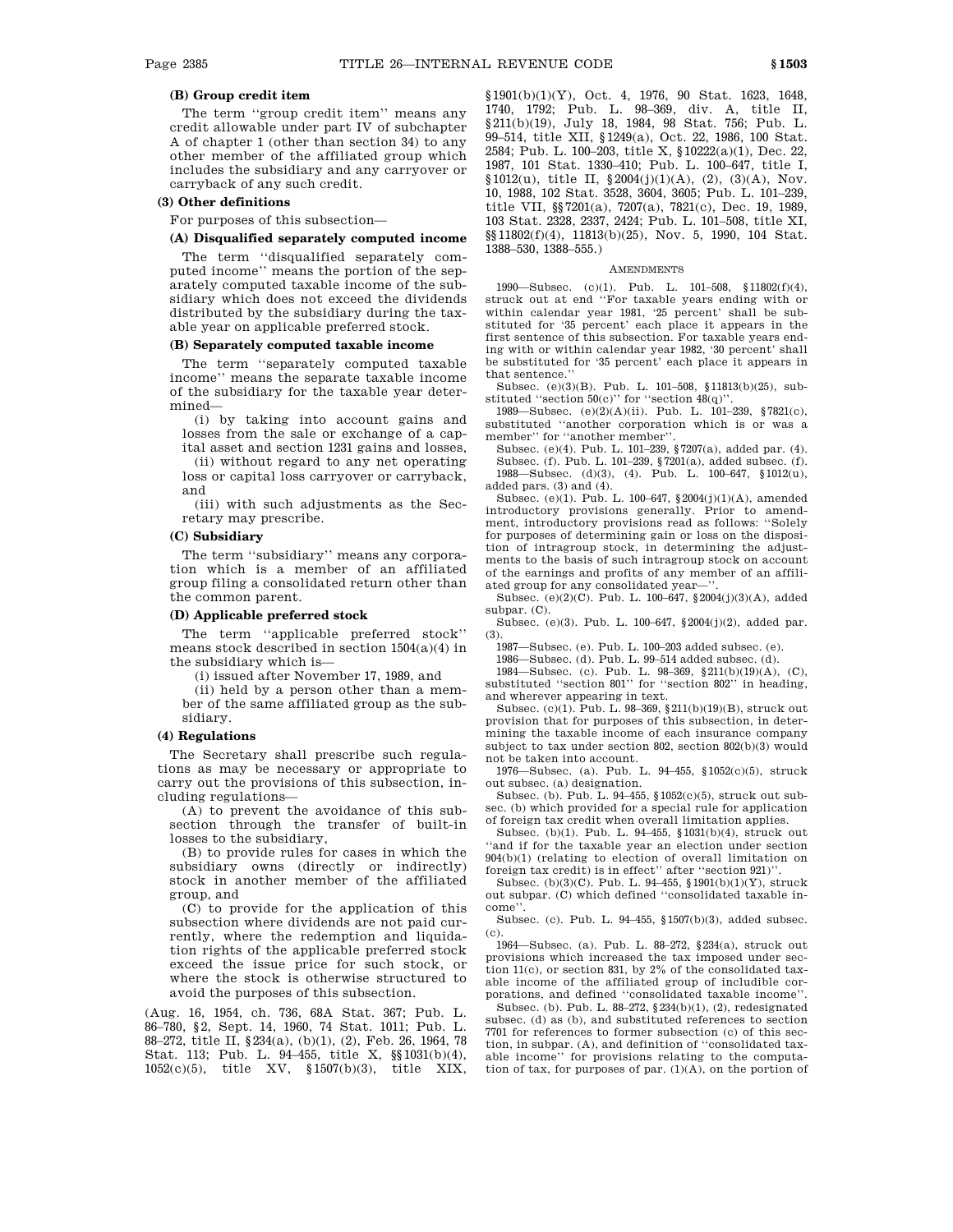consolidated taxable income attributable to any corporation, without regard to the increase of 2% as in subsec. (a), in subpar. (C). Former subsec. (b), which limited the 2% increase in subsec. (a) in cases where the affiliated group included one or more Western Hemisphere trade corporations or one or more regulated public utilities, to the amount by which the consolidated taxable income of the affiliated group exceed the income attributable to such corporations and utilities, was struck out.

Subsec. (c). Pub. L. 88–272, §234(b)(1), struck out subsec. (c) which defined regulated public utility. See section 7701(a)(33) of this title.

Subsec. (d). Pub. L. 88–272, §234(b)(1), redesignated subsec. (d) as (b).

1960—Subsec. (d). Pub. L. 86–780 added subsec. (d).

### EFFECTIVE DATE OF 1990 AMENDMENT

Amendment by section 11813(b)(25) of Pub. L. 101–508 applicable to property placed in service after Dec. 31, 1990, but not applicable to any transition property (as defined in section 49(e) of this title), any property with respect to which qualified progress expenditures were previously taken into account under section 46(d) of this title, and any property described in section  $46(b)(2)(C)$  of this title, as such sections were in effect on Nov. 4, 1990, see section 11813(c) of Pub. L. 101–508, set out as a note under section 45K of this title.

#### EFFECTIVE DATE OF 1989 AMENDMENT

Pub. L. 101–239, title VII, §7201(b), Dec. 19, 1989, 103 Stat. 2329, provided that:

''(1) IN GENERAL.—The amendment made by this section [amending this section] shall apply to taxable years ending after November 17, 1989.

''(2) BINDING CONTRACT EXCEPTION.—For purposes of section 1503(f)(3)(D) of the Internal Revenue Code of 1986, stock issued after November 17, 1989, pursuant to a written binding contract in effect on November 17, 1989, and at all times thereafter before such issuance, shall be treated as issued on November 17, 1989.

''(3) SPECIAL RULE WHEN SUBSIDIARY LEAVES GROUP.— If, by reason of a transaction after November 17, 1989, a corporation ceases to be, or becomes, a member of an affiliated group, the stock of such corporation shall be treated, for purposes of section 1503(f)(3)(D) of such Code, as issued on the date of such cessation or commencement, unless such transaction is of a kind which would not result in the recognition of any deferred intercompany gain under the consolidated return regulations by reason of the acquisition of the entire group. '(4) RETIRED STOCK.-

''(A) Except as provided in subparagraph (B), if stock issued before November 18, 1989, (or described in paragraph (2)), is retired or acquired after November 17, 1989, by the corporation or another member of the same affiliated group, such stock shall be treated, for purposes of section  $1503(f)(3)(D)$  of such Code, as issued on the date of such retirement or acquisition.

''(B) Subparagraph (A) shall not apply to any retirement or acquisition pursuant to an obligation to reissue under a binding written contract in effect on November 17, 1989, and at all times thereafter before such retirement or acquisition.

''(5) AUCTION RATE PREFERRED.—For purposes of section 1503(f)(3)(D) of such Code, auction rate preferred stock shall be treated as issued when the contract requiring the auction became binding.

''(6) SPECIAL RULE FOR CERTAIN AUCTION RATE PRE-FERRED.—For purposes of section 1503(f)(3)(D) of the Internal Revenue Code of 1986, any auction rate preferred stock shall be treated as issued before November 18, 1989, if—

''(A) a subsidiary was incorporated before July 10, 1989 for the special purpose of issuing such stock,

''(B) a rating agency was retained before July 10, 1989, and

''(C) such stock is issued before the date 30 days after the date of the enactment of this Act [Dec. 19, 1989].''

Pub. L. 101–239, title VII, §7207(b), Dec. 19, 1989, 103 Stat. 2337, provided that:

''(1) IN GENERAL.—Except as provided in paragraph (2), the amendment made by subsection (a) [amending this section] shall apply to dispositions after July 10, 1989, in taxable years ending after such date.

''(2) BINDING CONTRACT.—The amendment made by subsection (a) shall not apply to any disposition pursuant to a written binding contract in effect on July 10, 1989, and at all times thereafter before such disposition.''

Amendment by section 7821 of Pub. L. 101–239 effective as if included in the provision of the Revenue Act of 1987, Pub. L. 100–203, title X, to which such amendment relates, see section 7823 of Pub. L. 101–239, set out as a note under section 26 of this title.

### EFFECTIVE DATE OF 1988 AMENDMENT

Amendment by section 1012(u) of Pub. L. 100–647 effective, except as otherwise provided, as if included in the provision of the Tax Reform Act of 1986, Pub. L. 99–514, to which such amendment relates, see section 1019(a) of Pub. L. 100–647, set out as a note under section 1 of this title.

Amendment by section  $2004(j)(1)(A)$ ,  $(2)$ ,  $(3)(A)$  of Pub. L. 100–647 effective, except as otherwise provided, as if included in the provisions of the Revenue Act of 1987, Pub. L. 100–203, title X, to which such amendment relates, see section 2004(u) of Pub. L. 100–647, set out as a note under section 56 of this title.

### EFFECTIVE DATE OF 1987 AMENDMENT

Pub. L. 100–203, title X, §10222(a)(2), Dec. 22, 1987, 101 Stat. 1330–410, as amended by Pub. L. 100–647, title II,  $\$ \, 2004 {\rm (j)}{\rm (1)}{\rm (B)},$  Nov. 10, 1988, 102 Stat. 3604, provided that:

''(A) IN GENERAL.—Except as provided in subpara-graph (B), the amendment made by paragraph (1) [amending this section] shall apply to any intragroup stock disposed of after December 15, 1987. For purposes of determining the adjustments to the basis of such stock, such amendment shall be deemed to have been in effect for all periods whether before, on, or after December 15, 1987.

''(B) EXCEPTION.—The amendment made by paragraph (1) shall not apply to any intragroup stock disposed of after December 15, 1987, and before January 1, 1989, if such disposition is pursuant to a written binding contract, governmental order, letter of intent or preliminary agreement, or stock acquisition agreement, in effect on or before December 15, 1987.

'(C) TREATMENT OF CERTAIN EXCESS LOSS ACCOUNTS.-

''(i) IN GENERAL.—If— ''(I) any disposition on or before December 15, 1987, of stock resulted in an inclusion of an excess loss account (or would have so resulted if the amendments made by paragraph (1) had applied to such disposition), and

''(II) there is an unrecaptured amount with respect to such disposition,

the portion of such unrecaptured amount allocable to stock disposed of in a disposition to which the amendment made by paragraph (1) applies shall be taken into account as negative basis. To the extent permitted by the Secretary of the Treasury or his delegate, the preceding sentence shall not apply to the extent the taxpayer elects to reduce its basis in indebtedness of the corporation with respect to which there would have been an excess loss account.

''(ii) SPECIAL RULES.—For purposes of this subpara-

graph— ''(I) UNRECAPTURED AMOUNT.—The term 'unrecaptured amount' means the amount by which the inclusion referred to in clause (i)(I) would have been increased if the amendment made by paragraph (1) and [had] applied to the disposition.

''(II) COORDINATION WITH BINDING CONTRACT EXCEP-TION.—A disposition shall be treated as occurring on or before December 15, 1987, if the amendment made by paragraph (1) does not apply to such disposition by reason of subparagraph (B).''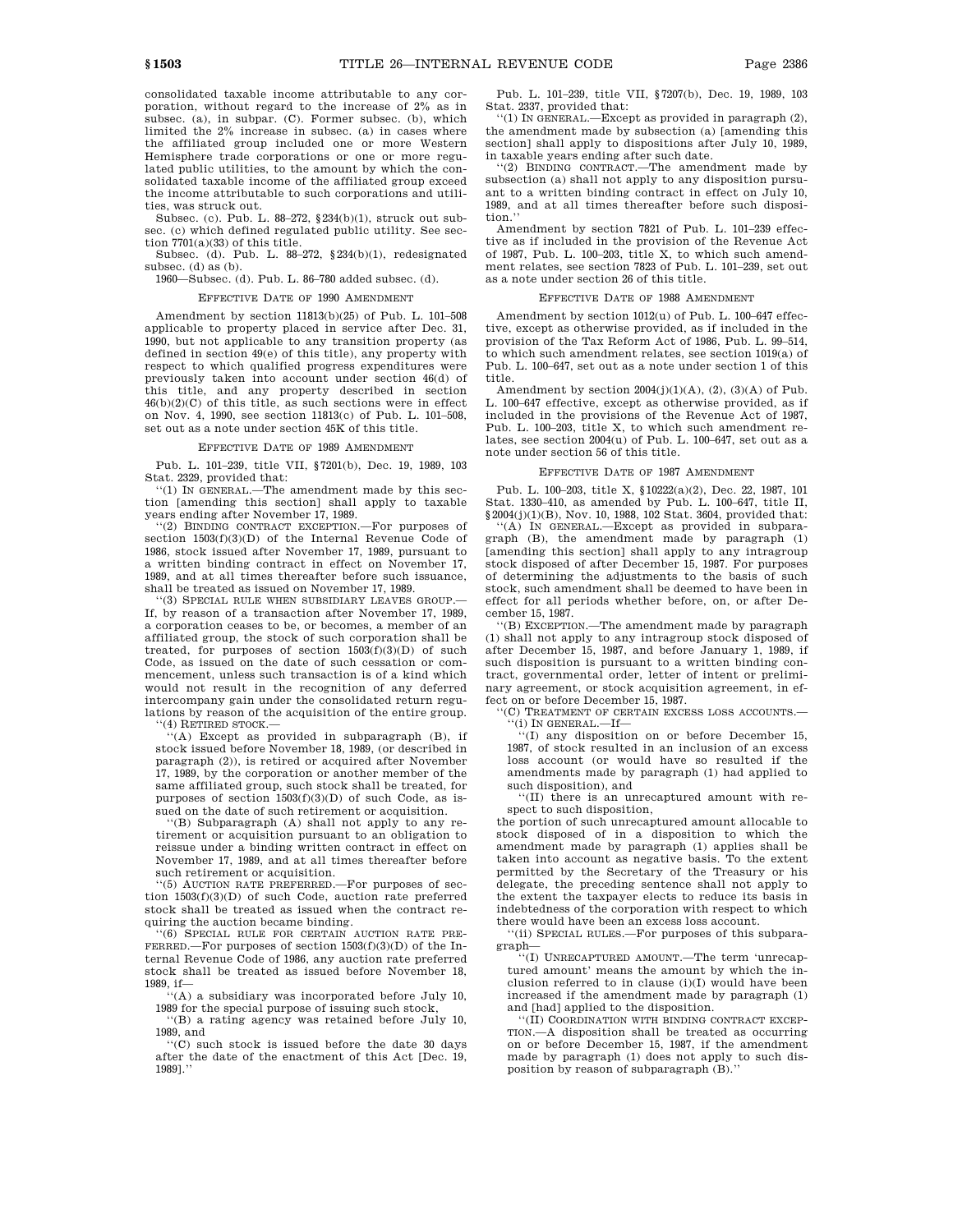### EFFECTIVE DATE OF 1986 AMENDMENT

Pub. L. 99–514, title XII, §1249(b), Oct. 22, 1986, 100 Stat. 2585, provided that: ''The amendment made by subsection (a) [amending this section] shall apply to net operating losses for taxable years beginning after December 31, 1986.''

#### EFFECTIVE DATE OF 1984 AMENDMENT

Amendment by Pub. L. 98–369 applicable to taxable years beginning after Dec. 31, 1983, see section 215 of Pub. L. 98–369, set out as an Effective Date note under section 801 of this title.

#### EFFECTIVE DATE OF 1976 AMENDMENT

Amendment by section 1031(b)(4) of Pub. L. 94–455 applicable to taxable years beginning after Dec. 31, 1975, see section 1031(c) of Pub. L. 94–455, set out as a note under section 904 of this title.

Amendment by section 1052(c)(5) of Pub. L. 94–455 effective with respect to taxable years beginning after Dec. 31, 1979, see section 1052(d) of Pub. L. 94–455, set out as a note under section 170 of this title.

Amendment by section 1507(b)(3) of Pub. L. 94–455 applicable to taxable years beginning after Dec. 31, 1980, see section 1507(c) of Pub. L. 94–455, set out as a note under section 1504 of this title.

Amendment by section  $1901(b)(1)(Y)$  of Pub. L. 94-455 applicable with respect to taxable years beginning after Dec. 31, 1976, see section 1901(d) of Pub. L. 94–455, set out as a note under section 2 of this title.

#### EFFECTIVE DATE OF 1964 AMENDMENT

Pub. L. 88–272, title II, §234(c), Feb. 26, 1964, 78 Stat. 116, provided that: ''The amendments made by subsections (a) and (b) [amending this section and sections 12, 172, 904, 1341, 1552, and 7701 of this title] shall apply with respect to taxable years beginning after December 31, 1963.''

#### EFFECTIVE DATE OF 1960 AMENDMENT

Amendment by Pub. L. 86–780 applicable to taxable years beginning after Dec. 31, 1960, see section 4 of Pub. L. 86–780, set out as a note under section 904 of this title.

#### SAVINGS PROVISION

For provisions that nothing in amendment by Pub. L. 101–508 be construed to affect treatment of certain transactions occurring, property acquired, or items of income, loss, deduction, or credit taken into account prior to Nov. 5, 1990, for purposes of determining liability for tax for periods ending after Nov. 5, 1990, see section 11821(b) of Pub. L. 101–508, set out as a note under section 45K of this title.

### **§ 1504. Definitions**

### **(a) Affiliated group defined**

For purposes of this subtitle—

#### **(1) In general**

The term ''affiliated group'' means—

(A) 1 or more chains of includible corporations connected through stock ownership with a common parent corporation which is an includible corporation, but only if—

(B)(i) the common parent owns directly stock meeting the requirements of paragraph (2) in at least 1 of the other includible corporations, and

(ii) stock meeting the requirements of paragraph (2) in each of the includible corporations (except the common parent) is owned directly by 1 or more of the other includible corporations.

### **(2) 80-percent voting and value test**

The ownership of stock of any corporation meets the requirements of this paragraph if it—

(A) possesses at least 80 percent of the total voting power of the stock of such corporation, and

(B) has a value equal to at least 80 percent of the total value of the stock of such corporation.

### **(3) 5 years must elapse before reconsolidation (A) In general**

If—

(i) a corporation is included (or required to be included) in a consolidated return filed by an affiliated group, and

(ii) such corporation ceases to be a member of such group,

with respect to periods after such cessation, such corporation (and any successor of such corporation) may not be included in any consolidated return filed by the affiliated group (or by another affiliated group with the same common parent or a successor of such common parent) before the 61st month beginning after its first taxable year in which it ceased to be a member of such affiliated group.

### **(B) Secretary may waive application of subparagraph (A)**

The Secretary may waive the application of subparagraph (A) to any corporation for any period subject to such conditions as the Secretary may prescribe.

### **(4) Stock not to include certain preferred stock**

For purposes of this subsection, the term ''stock'' does not include any stock which—

(A) is not entitled to vote,

(B) is limited and preferred as to dividends and does not participate in corporate growth to any significant extent,

(C) has redemption and liquidation rights which do not exceed the issue price of such stock (except for a reasonable redemption or liquidation premium), and

(D) is not convertible into another class of stock.

#### **(5) Regulations**

The Secretary shall prescribe such regulations as may be necessary or appropriate to carry out the purposes of this subsection, including (but not limited to) regulations—

(A) which treat warrants, obligations convertible into stock, and other similar interests as stock, and stock as not stock,

(B) which treat options to acquire or sell stock as having been exercised,

(C) which provide that the requirements of paragraph (2)(B) shall be treated as met if the affiliated group, in reliance on a good faith determination of value, treated such requirements as met,

(D) which disregard an inadvertent ceasing to meet the requirements of paragraph (2)(B) by reason of changes in relative values of different classes of stock,

(E) which provide that transfers of stock within the group shall not be taken into ac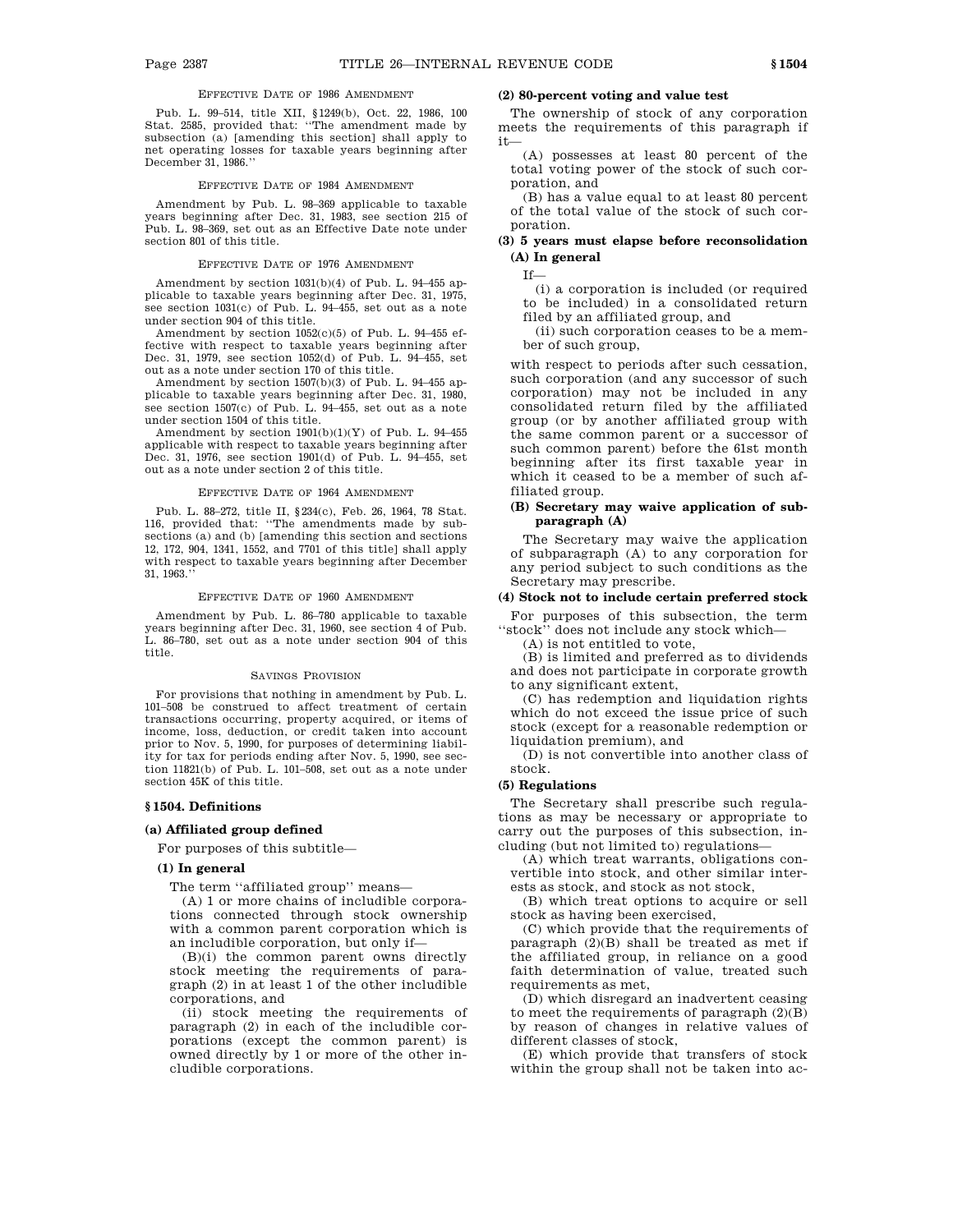count in determining whether a corporation ceases to be a member of an affiliated group, and

(F) which disregard changes in voting power to the extent such changes are disproportionate to related changes in value.

### **(b) Definition of ''includible corporation''**

As used in this chapter, the term ''includible corporation'' means any corporation except—

(1) Corporations exempt from taxation under section 501.

(2) Insurance companies subject to taxation under section 801.

(3) Foreign corporations.

(4) Regulated investment companies and real estate investment trusts subject to tax under subchapter M of chapter 1.

(5) A DISC (as defined in section  $992(a)(1)$ ).

(6) An S corporation.

### **(c) Includible insurance companies**

Notwithstanding the provisions of paragraph (2) of subsection (b)—

(1) Two or more domestic insurance companies each of which is subject to tax under section 801 shall be treated as includible corporations for purposes of applying subsection (a) to such insurance companies alone.

(2)(A) If an affiliated group (determined without regard to subsection  $(b)(2)$  includes one or more domestic insurance companies taxed under section 801, the common parent of such group may elect (pursuant to regulations prescribed by the Secretary) to treat all such companies as includible corporations for purposes of applying subsection (a) except that no such company shall be so treated until it has been a member of the affiliated group for the 5 taxable years immediately preceding the taxable year for which the consolidated return is filed.

(B) If an election under this paragraph is in effect for a taxable year—

 $(i)$  section  $243(b)(3)$  and the exception provided under section 243(b)(2) with respect to subsections (b)(2) and (c) of this section,

 $(ii)$  section  $542(b)(5)$ , and

(iii) subsection (a)(4) and (b)(2)(D) of section 1563, and the reference to section 1563(b)(2)(D) contained in section 1563(b)(3)(C),

shall not be effective for such taxable year.

#### **(d) Subsidiary formed to comply with foreign law**

In the case of a domestic corporation owning or controlling, directly or indirectly, 100 percent of the capital stock (exclusive of directors' qualifying shares) of a corporation organized under the laws of a contiguous foreign country and maintained solely for the purpose of complying with the laws of such country as to title and operation of property, such foreign corporation may, at the option of the domestic corporation, be treated for the purpose of this subtitle as a domestic corporation.

#### **(e) Includible tax-exempt organizations**

Despite the provisions of paragraph (1) of subsection (b), two or more organizations exempt from taxation under section 501, one or more of which is described in section  $501(c)(2)$  and the others of which derive income from such  $501(c)(2)$  organizations, shall be considered as includible corporations for the purpose of the application of subsection (a) to such organizations alone.

### **(f) Special rule for certain amounts derived from a corporation previously treated as a DISC**

In determining the consolidated taxable income of an affiliated group for any taxable year beginning after December 31, 1984, a corporation which had been a DISC and which would otherwise be a member of such group shall not be treated as such a member with respect to—

(1) any distribution (or deemed distribution) of accumulated DISC income which was not treated as previously taxed income under section  $805(b)(2)(A)$  of the Tax Reform Act of 1984, and

(2) any amount treated as received under section  $805(b)(3)$  of such Act.

(Aug. 16, 1954, ch. 736, 68A Stat. 369; Mar. 13, 1956, ch. 83, §5(8), 70 Stat. 49; Pub. L. 85–866, title I, §64(d)(3), Sept. 2, 1958, 72 Stat. 1657; Pub. L. 86–69, §3(f)(1), June 25, 1959, 73 Stat. 140; Pub. L. 86–376, §2(c), Sept. 23, 1959, 73 Stat. 699; Pub. L. 86–779, §10(j), Sept. 14, 1960, 74 Stat. 1009; Pub. L. 89–389, §4(b)(3), Apr. 14, 1966, 80 Stat. 116; Pub. L. 91–172, title I, §121(a)(4), Dec. 30, 1969, 83 Stat. 537; Pub. L. 92–178, title V, §502(e), Dec. 10, 1971, 85 Stat. 550; Pub. L. 94–455, title VIII, §803(b)(3), title X, §§1051(g), 1053(d)(2), title XV, §1507(a), Oct. 4, 1976, 90 Stat. 1584, 1646, 1649, 1739; Pub. L. 95–600, title I, §141(f)(4), Nov. 6, 1978, 92 Stat. 2795; Pub. L. 96–222, title I, §101(a)(7)(L)(i)(VIII), (iv)(II), Apr. 1, 1980, 94 Stat. 199, 200; Pub. L. 98–369, div. A, title I, §60(a), title II, §211(b)(20), July 18, 1984, 98 Stat. 577, 756; Pub. L. 99–514, title X,  $$1024(c)(15), (16),$  title XVIII,  $$1804(e)(1), (10),$ 1899A(35), Oct. 22, 1986, 100 Stat. 2408, 2800, 2804, 2960; Pub. L. 100–647, title I, §1018(d)(10), Nov. 10, 1988, 102 Stat. 3581; Pub. L. 101–508, title XI, §11814(b), Nov. 5, 1990, 104 Stat. 1388–557; Pub. L. 104–188, title I, §§1308(d)(2), 1702(h)(6), Aug. 20, 1996, 110 Stat. 1783, 1874; Pub. L. 113–295, div. A, title II, §221(a)(93), Dec. 19, 2014, 128 Stat. 4050; Pub. L. 115–141, div. U, title IV, §401(d)(1)(D)(xvii)(I), Mar. 23, 2018, 132 Stat. 1208.)

#### REFERENCES IN TEXT

Section 805(b)(2)(A) and (3) of the Tax Reform Act of 1984, referred to in subsec. (f)(1), (2), is section 805(b)(2)(A) and (3) of Pub. L. 98–369, which is set out as a note under section 991 of this title.

#### AMENDMENTS

2018—Subsec. (b)(4) to (8). Pub. L. 115–141 redesignated pars. (6) to (8) as (4) to (6), respectively, and struck out former par. (4) which read as follows: ''Corporations with respect to which an election under section 936 (relating to possession tax credit) is in effect for the taxable year.

2014—Subsec. (a)(3)(A). Pub. L. 113–295 struck out ''for a taxable year which includes any period after December 31, 1984'' after ''affiliated group'' in cl. (i) and struck out ''in a taxable year beginning after December 31, 1984'' after ''such group'' in cl. (ii).

1996—Subsec. (b)(8). Pub. L. 104–188, §1308(d)(2), added par. (8).

Subsec. (c)(2)(B)(i). Pub. L. 104–188, §1702(h)(6), in-

serted ''section'' before ''243(b)(2)''. 1990—Subsec. (c)(2)(B)(i). Pub. L. 101–508, §11814(b), substituted ''section 243(b)(3)'' for ''section 243(b)(6)'' and ''243(b)(2)'' for ''section 243(b)(5)''.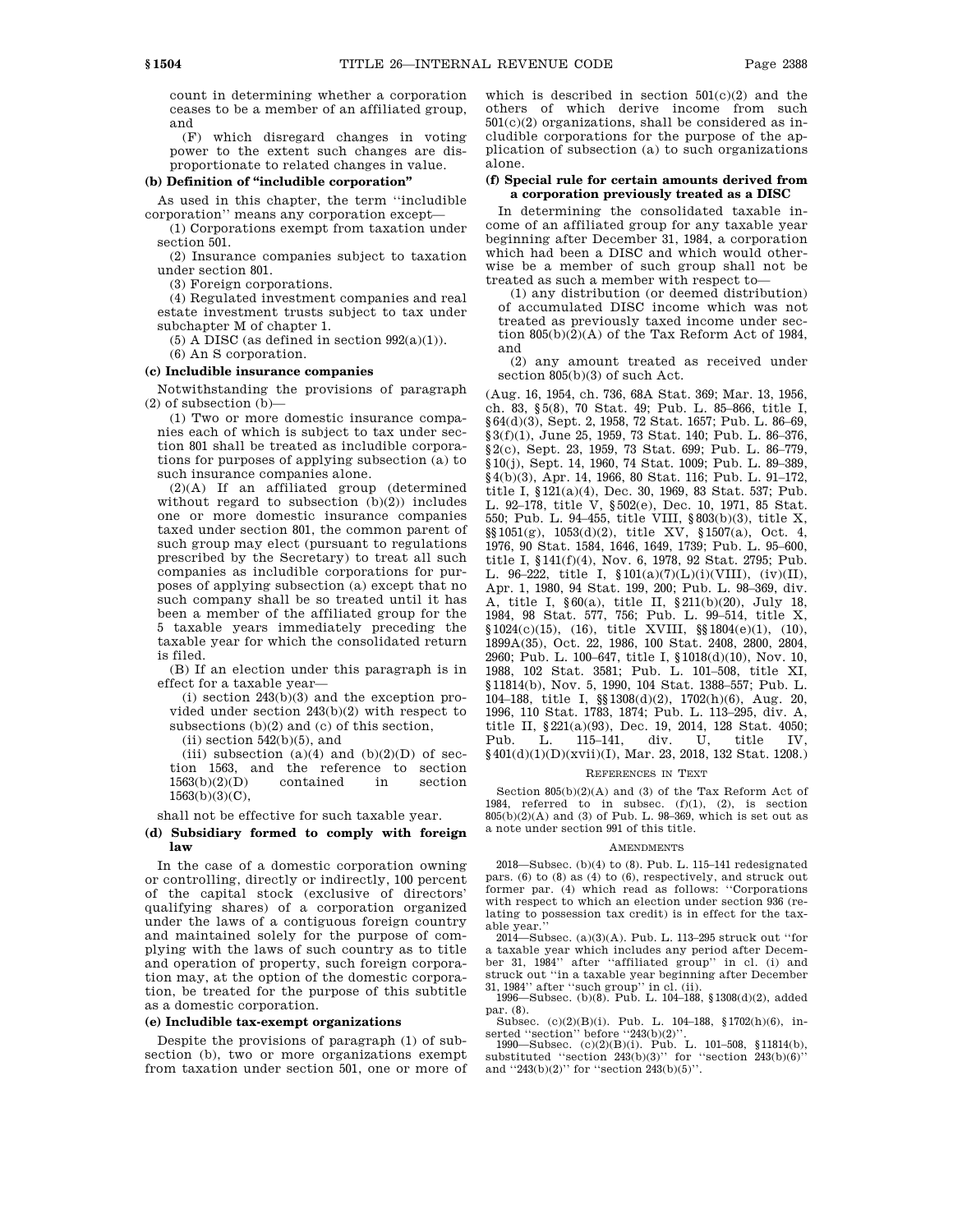1988—Subsec. (b)(7). Pub. L. 100–647, §1018(d)(10)(A), amended par. (7) generally, striking out '', or any other corporation which has accumulated DISC income which is derived after December 31, 1984'' after ''in section  $992(a)(1)$ 

Subsec. (f). Pub. L. 100–647, §1018(d)(10)(B), added subsec. (f).

1986—Subsec. (a)(4)(C). Pub. L. 99–514, §1804(e)(1), amended subpar. (C) generally. Prior to amendment, subpar. (C) read as follows: ''has redemption and liquidation rights which do not exceed the paid-in capital or par value represented by such stock (except for a reasonable redemption premium in excess of such paidin capital or par value), and''.

Subsec. (b)(2). Pub. L. 99–514, §1024(c)(15), struck out ''or 821'' after ''section 802''.

Subsec. (b)(7). Pub. L. 99–514, §1804(e)(10), amended par. (7) generally. Prior to amendment, par. (7) read as follows: ''A DISC or former DISC (as defined in section  $992(a)$ ."

Subsec. (c)(2)(A). Pub. L. 99–514, §1899A(35), struck out "or 821" after "section 801"

Pub. L. 99–514, §1024(c)(16), substituted ''subsection (b)(2)) includes'' for ''subsection (b)(2) includes''.

1984—Subsec. (a). Pub. L. 98–369, §60(a), in amending subsec. (a), generally, revised existing provisions of subsec. (a) into pars. (1), (2), and (4), added pars. (3) and (5), revised definition of ''affiliated group'', and expanded the enumeration of securities not included under term ''stock''.

Subsecs. (b)(2), (c)(1), (2)(A). Pub. L. 98–369, §211(b)(20), substituted ''section 801'' for ''section 802''.

1980—Subsec. (a). Pub. L. 96–222 substituted ''a tax credit employee stock ownership plan'' for ''an ESOP'' and ''employee'' for ''leveraged employee''.

1978—Subsec. (a). Pub. L. 95–600 substituted ''(within the meaning for section 409A(*l*)) while such securities are held under an ESOP, or qualifying employer securities (within the meaning of section  $4975(e)(8)$ ) while such securities are held under a leveraged employee stock ownership plan which meets the requirements of section  $4975(e)(7)$ " for "within the meaning of section  $301<sub>(d)(9)(A)</sub>$  of the Tax Reduction Act of 1975, or qualifying employer securities within the meaning of section 4975(e)(8) while such securities are held under an employee stock ownership plan which meets the requirements of section 301(d) of such Act or section 4975(e)(7), respectively''.

1976—Subsec. (a). Pub. L. 94–455, §803(b)(3), substituted ''dividends, employer securities within the meaning of section  $301(d)(9)(A)$  of the Tax Reduction Act of 1976, or qualifying employer securities within the meaning of section  $4975(e)(8)$  while such securities are held under an employee stock ownership plan which meets the requirements of section 301(d) of such Act or section  $4975(e)(7)$ , respectively" for "dividends" after ''preferred as to''.

Subsec. (b)(4). Pub. L. 94–455, §1051(g), substituted ''Corporations with respect to which an election under section 936 (relating to possession tax credit) is in effect for the taxable year'' for ''Corporations entitled to the benefits of section 931, by reason of receiving a large percentage of their income from sources within possessions of the United States'' in par. (4). Subsec. (b)(5). Pub. L. 94–455, §1053(d)(2), struck out

par. (5) which included corporations organized under the China Trade Act, 1922, within term ''includible corporation''.

Subsec. (c). Pub. L. 94–455, §1507(a), designated existing provisions as provision preceding par. (1) and par. (1), in provision preceding par. (1) as so designated, substituted ''Notwithstanding the provisions'' for ''Despite the provisions'', in par. (1) as so designated, substituted ''tax under section 802 shall be treated'' for ''taxation under the same section of this subtitle shall be considered'' and added par. (2).

1971—Subsec. (b)(7). Pub. L. 92–178 added par. (7).

1969—Subsec. (e). Pub. L. 91–172 added subsec. (e). 1966—Subsec. (b)(7). Pub. L. 89–389 struck out par. (7)

exception to definition of ''includible corporation'' of

unincorporated business enterprises subject to tax as corporations under section 1361 of this title.

1960—Subsec. (b)(6). Pub. L. 86–779 inserted ''and real estate investment trusts'' after ''Regulated investment companies''.

1959—Subsec. (b)(2). Pub. L. 86–69 struck out reference to section 811.

Subsec. (b)(8). Pub. L. 86–376 struck out par. (8) which excepted an electing small business corporation from term ''includible corporation''.

1958—Subsec. (b)(8). Pub. L. 85–866 added par. (8).

1956—Subsec. (b)(2), Act Mar. 13, 1956, inserted reference to section 811.

#### EFFECTIVE DATE OF 2014 AMENDMENT

Amendment by Pub. L. 113–295 effective Dec. 19, 2014, subject to a savings provision, see section 221(b) of Pub. L. 113–295, set out as a note under section 1 of this title.

#### EFFECTIVE DATE OF 1996 AMENDMENT

Amendment by section  $1308(d)(2)$  of Pub. L. 104–188 applicable to taxable years beginning after Dec. 31, 1996, see section 1317(a) of Pub. L. 104–188, set out as a note under section 641 of this title.

Amendment by section 1702(h)(6) of Pub. L. 104–188 effective, except as otherwise expressly provided, as if included in the provision of the Revenue Reconciliation Act of 1990, Pub. L. 101–508, title XI, to which such amendment relates, see section 1702(i) of Pub. L. 104–188, set out as a note under section 38 of this title.

#### EFFECTIVE DATE OF 1990 AMENDMENT

Amendment by Pub. L. 101–508 applicable to taxable years beginning after Dec. 31, 1990, and for purposes of section 243(b)(3) of this title, references to elections under such section to include references to an election under section 243(b) of this title as in effect on Nov. 4, 1990, see section 11814(c) of Pub. L. 101–508, set out as a note under section 243 of this title.

#### EFFECTIVE DATE OF 1988 AMENDMENT

Amendment by Pub. L. 100–647 effective, except as otherwise provided, as if included in the provision of the Tax Reform Act of 1986, Pub. L. 99–514, to which such amendment relates, see section 1019(a) of Pub. L. 100–647, set out as a note under section 1 of this title.

### EFFECTIVE DATE OF 1986 AMENDMENT

Amendment by section  $1024(c)(15)$ ,  $(16)$  of Pub. L. 99–514 applicable to taxable years beginning after Dec. 31, 1986, see section 1024(e) of Pub. L. 99–514, set out as a note under section 831 of this title.

Amendment by section 1804(e)(1), (10) of Pub. L. 99–514 effective, except as otherwise provided, as if included in the provisions of the Tax Reform Act of 1984, Pub. L. 98–369, div. A, to which such amendment relates, see section 1881 of Pub. L. 99–514, set out as a note under section 48 of this title.

#### EFFECTIVE DATE OF 1984 AMENDMENT

Pub. L. 98–369, div. A, title I, §60(b), July 18, 1984, 98 Stat. 579, as amended by Pub. L. 99–514, §2, title XVIII, §1804(e)(2)–(5), Oct. 22, 1986, 100 Stat. 2095, 2800, provided that:

''(1) IN GENERAL.—Except as otherwise provided in this subsection, the amendment made by subsection (a) [amending this section] shall apply to taxable years beginning after December 31, 1984.

''(2) SPECIAL RULE FOR CORPORATIONS AFFILIATED ON JUNE 22, 1984.—In the case of a corporation which on June 22, 1984, is a member of an affiliated group which files a consolidated return for such corporation's taxable year which includes June 22, 1984, for purposes of determining whether such corporation continues to be a member of such group for taxable years beginning before January 1, 1988, the amendment made by sub-section (a) [amending this section] shall not apply. The preceding sentence shall cease to apply as of the first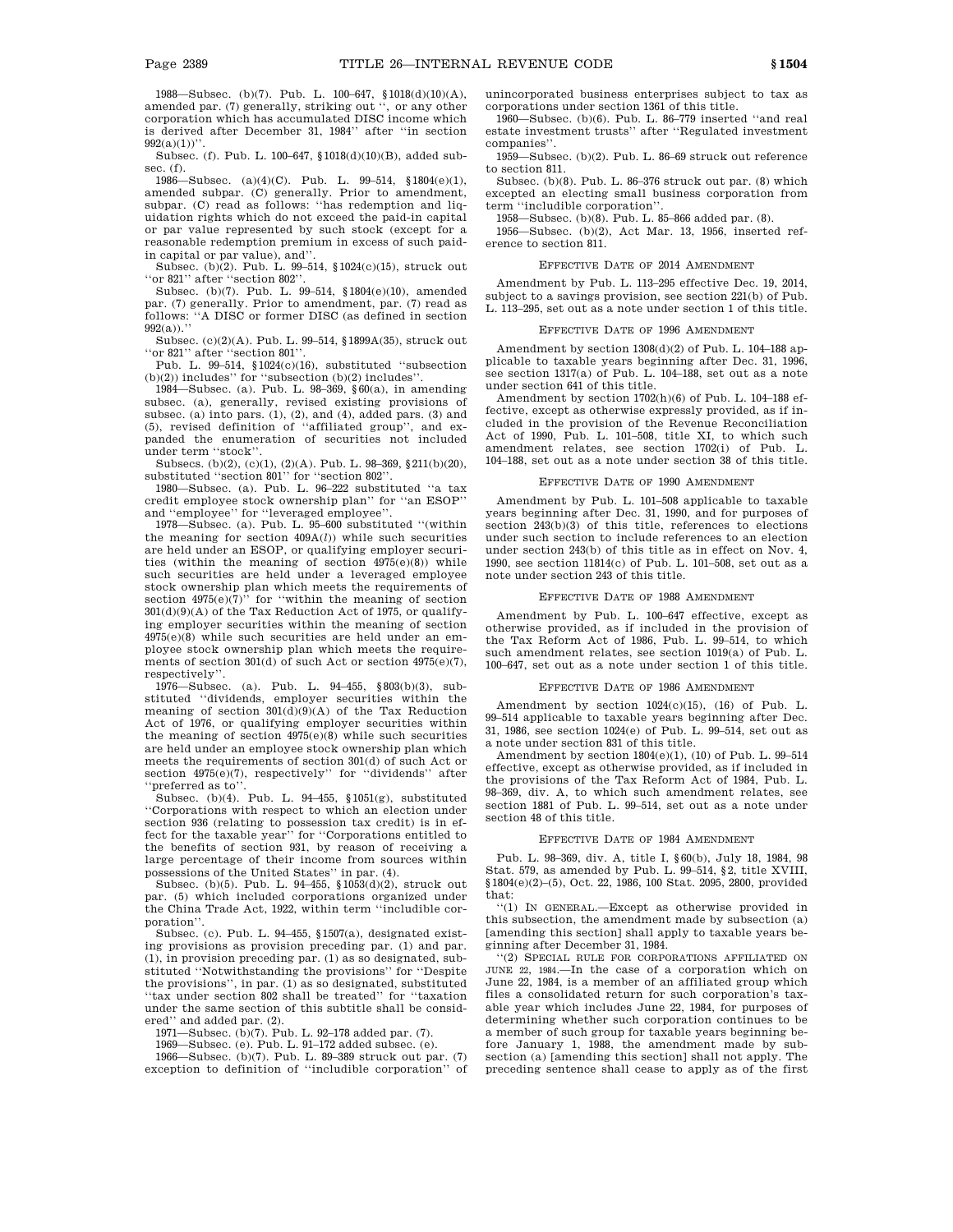day after June 22, 1984, on which such corporation does not qualify as a member of such group under section 1504(a) of the Internal Revenue Code of 1954 [now 1986] (as in effect on the day before the date of the enactment of this Act [July 18, 1984]).

''(3) SPECIAL RULE NOT TO APPLY TO CERTAIN SELL-DOWNS AFTER JUNE 22, 1984.—If—

''(A) the requirements of paragraph (2) are satisfied with respect to a corporation,

''(B) more than a de minimis amount of the stock of such corporation—

''(i) is sold or exchanged (including in a redemption), or ''(ii) is issued,

after June 22, 1984 (other than in the ordinary course of business), and

''(C) the requirements of the amendment made by subsection (a) are not satisfied after such sale, exchange, or issuance,

then the amendment made by subsection (a) [amending this section] shall apply for purposes of determining whether such corporation continues to be a member of the group. The preceding sentence shall not apply to any transaction if such transaction does not reduce the percentage of the fair market value of the stock of the corporation referred to in the preceding sentence held by members of the group determined without regard to this paragraph.

''(4) EXCEPTION FOR CERTAIN SELL-DOWNS.—Subsection (b)(2) (and not subsection (b)(3)) will apply to a corporation if such corporation issues or sells stock after June 22, 1984, pursuant to a registration statement filed with the Securities and Exchange Commission on or before June 22, 1984, but only if the requirements of the amendment made by subsection (a) [amending this section] (substituting 'more than 50 percent' for 'at least 80 percent' in paragraph (2)(B) of section 1504(a) of the Internal Revenue Code of 1986 [formerly I.R.C. 1954]) are satisfied immediately after such issuance or sale and at all times thereafter until the first day of the first taxable year beginning after December 31, 1987. For purposes of the preceding sentence, if there is a letter of intent between a corporation and a securities underwriter entered into on or before June 22, 1984, and the subsequent issuance or sale is effected pursuant to a registration statement filed with the Securities and Exchange Commission, such stock shall be treated as issued or sold pursuant to a registration statement filed with the Securities and Exchange Commission on or before June 22, 1984.

'(5) NATIVE CORPORATIONS.

'(A) In the case of a Native Corporation established under the Alaska Native Claims Settlement Act (43 U.S.C. 1601 et seq.), or a corporation all of whose stock is owned directly by such a corporation, during any taxable year (beginning after the effective date of these amendments and before 1992), or any part thereof, in which the Native Corporation is subject to the provisions of section 7(h)(1) of such Act (43 U.S.C.  $1606(h)(1)$ 

''(i) the amendment made by subsection (a) [amending this section] shall not apply, and

''(ii) the requirements for affiliation under section 1504(a) of the Internal Revenue Code of 1986 before the amendment made by subsection (a) shall be applied solely according to the provisions expressly contained therein, without regard to escrow arrangements, redemption rights, or similar provisions.

''(B) Except as provided in subparagraph (C), during the period described in subparagraph (A), no provision of the Internal Revenue Code of 1986 (including sections 269 and 482) or principle of law shall apply to deny the benefit or use of losses incurred or credits earned by a corporation described in subparagraph (A) to the affiliated group of which the Native Corporation is the common parent.

''(C) Losses incurred or credits earned by a corporation described in subparagraph (A) shall be subject to the general consolidated return regulations, including the provisions relating to separate return limitation years, and to sections 382 and 383 of the Internal Revenue Code of 1986.

''(D) Losses incurred and credits earned by a corporation which is affiliated with a corporation described in subparagraph (A) shall be treated as having been incurred or earned in a separate return limitation year, unless the corporation incurring the losses or earning the credits satisfies the affiliation requirements of section 1504(a) without application of subparagraph (A).

 $\dot{f}(6)$  TREATMENT OF CERTAIN CORPORATIONS AFFILIATED ON JUNE 22, 1984.—In the case of an affiliated group which—

''(A) has as its common parent a Minnesota corporation incorporated on April 23, 1940, and

''(B) has a member which is a New York corporation incorporated on November 13, 1969,

for purposes of determining whether such New York corporation continues to be a member of such group, paragraph (2) shall be applied by substituting for 'January 1, 1988,' the earlier of January 1, 1994, or the date on which the voting power of the preferred stock in such New York corporation terminates.

''(7) ELECTION TO HAVE AMENDMENTS APPLY FOR YEARS BEGINNING AFTER 1983.—If the common parent of any group makes an election under this paragraph, notwithstanding any other provision of this subsection, the amendments made by subsection (a) [amending this section] shall apply to such group for taxable years beginning after December 31, 1983. Any such election, once made, shall be irrevocable.

'(8) TREATMENT OF CERTAIN AFFILIATED GROUPS.—If-''(A) a corporation (hereinafter in this paragraph referred to as the 'parent') was incorporated in 1968 and filed consolidated returns as the parent of an affiliated group for each of its taxable years ending after 1969 and before 1985,

''(B) another corporation (hereinafter in this paragraph referred to as the 'subsidiary') became a member of the parent's affiliated group in 1978 by reason of a recapitalization pursuant to which the parent increased its voting interest in the subsidiary from not less than 56 percent to not less than 85 percent, and

''(C) such subsidiary is engaged (or was on September 27, 1985, engaged) in manufacturing and distributing a broad line of business systems and related supplies for binding, laminating, shredding, graphics, and providing secure identification,

then, for purposes of determining whether such subsidiary corporation is a member of the parent's affiliated group under section 1504(a) of the Internal Revenue Code of 1954 [now 1986] (as amended by subsection (a)), paragraph  $(2)(B)$  of such section 1504 $(a)$  shall be applied by substituting '55 percent' for '80 percent'.

'(9) TREATMENT OF CERTAIN CORPORATIONS AFFILIATED DURING 1971.— In the case of a group of corporations which filed a consolidated Federal income tax return for the taxable year beginning during 1971 and which—

''(A) included as a common parent on December 31, 1971, a Delaware corporation incorporated on August 26, 1969, and

''(B) included as a member thereof a Delaware corporation incorporated on November 8, 1971,

for taxable years beginning after December 31, 1970, and ending before January 1, 1988, the requirements for affiliation for each member of such group under section 1504(a) of the Internal Revenue Code of 1954 [now 1986] (before the amendment made by subsection (a) [amending this section]) shall be limited solely to the provisions expressly contained therein and by reference to stock issued under State law as common or preferred stock. During the period described in the preceding sentence, no provision of the Internal Revenue Code of 1986 (including sections 269 and 482) or principle of law, except the general consolidated return regulations (including the provisions relating to separate return limitation years) and sections 382 and 383 of such Code, shall apply to deny the benefit or use of losses incurred or credits earned by members of such group.''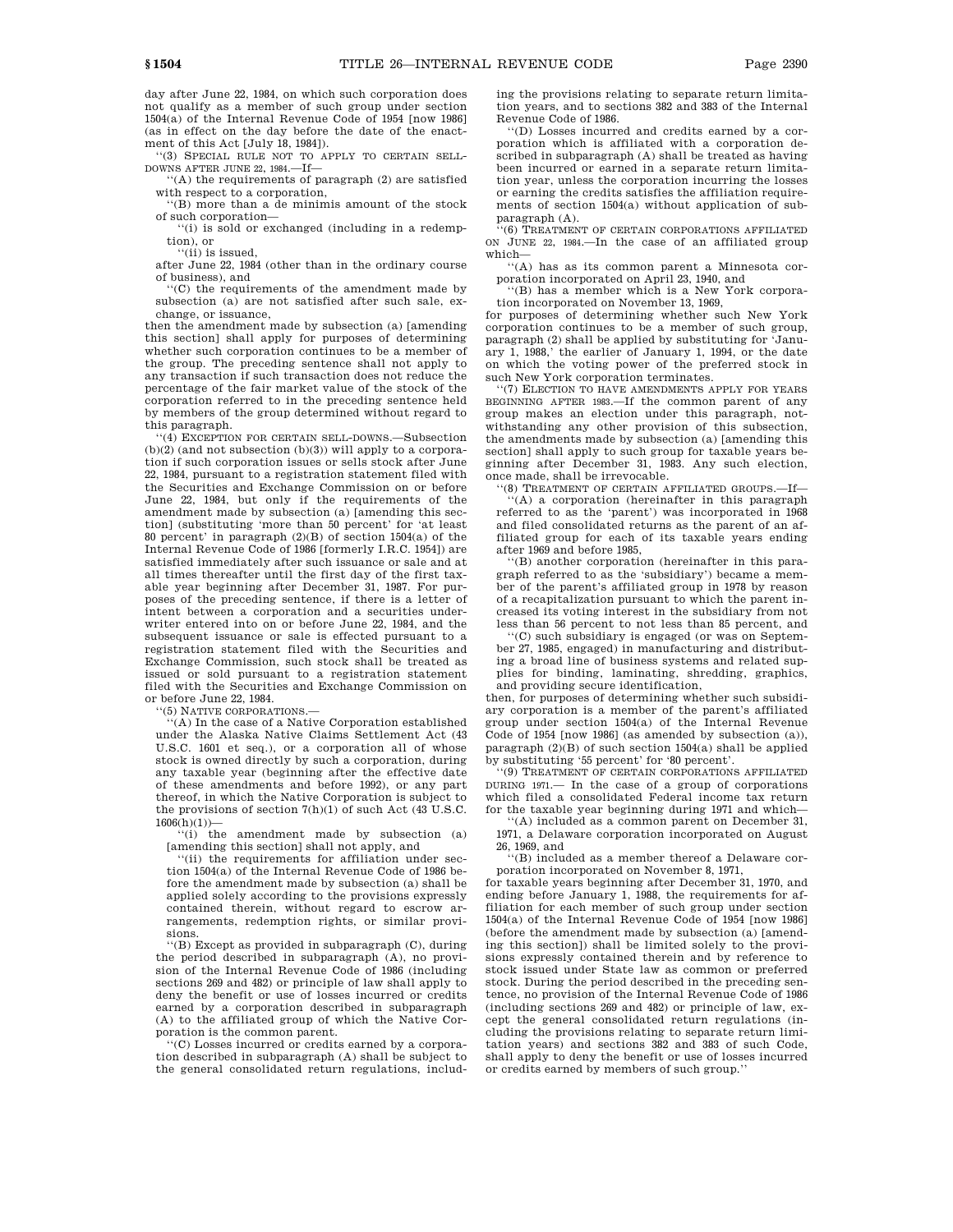Amendment by section 211(b)(20) of Pub. L. 98–369 applicable to taxable years beginning after Dec. 31, 1983, see section 215 of Pub. L. 98–369, set out as an Effective Date note under section 801 of this title.

#### EFFECTIVE DATE OF 1980 AMENDMENT

Amendment by Pub. L. 96–222 effective, except as otherwise provided, as if it had been included in the provisions of the Revenue Act of 1978, Pub. L. 95–600, to which such amendment relates, see section 201 of Pub. L. 96–222, set out as a note under section 32 of this title.

#### EFFECTIVE DATE OF 1978 AMENDMENT

Amendment by Pub. L. 95–600 effective with respect to qualified investment for taxable years beginning after Dec. 31, 1978, see section 141(g)(1) of Pub. L. 95–600, set out as a Effective Date note under section 409 of this title.

#### EFFECTIVE DATE OF 1976 AMENDMENT

Amendment by section 803(b)(3) of Pub. L. 94–455 applicable for taxable years beginning after Dec. 31, 1974, see section 803(j) of Pub. L. 94–455, set out as a note under section 46 of this title.

Amendment by section 1051(g) of Pub. L. 94–455 applicable to taxable years beginning after Dec. 31, 1975, see section 1051(i) of Pub. L. 94–455, set out as a note under section 27 of this title.

Pub. L. 94–455, title X, §1053(e), Oct. 4, 1976, 90 Stat. 1649, provided that: ''The amendments made by subsections (a) and (b) [amending section 941 and 943 of this title] shall apply with respect to taxable years beginning after December 31, 1975. The amendments made by subsections (c) and (d) [amending this section and sections 116, 6072, and 6091 of this title and repealing sections 941–943 of this title] shall apply with respect to taxable years beginning after December 31, 1977.

Pub. L. 94–455, title XV, §1507(c)(1), Oct. 4, 1976, 90 Stat. 1740, provided that: ''The amendments made by subsections (a) and (b) [amending this section and sections 821, 843, and 1503 of this title] shall apply to taxable years beginning after December 31, 1980.

#### EFFECTIVE DATE OF 1971 AMENDMENT

Amendment by Pub. L. 92–178 applicable with respect to taxable years ending after Dec. 31, 1971, except that a corporation may not be a DISC for any taxable year beginning before Jan. 1, 1972, see section 507 of Pub. L. 92–178, set out as an Effective Date note under section 991 of this title.

#### EFFECTIVE DATE OF 1969 AMENDMENT

Amendment by Pub. L. 91–172 applicable to taxable years beginning after Dec. 31, 1969, see section 121(g) of Pub. L. 91–172, set out as a note under section 511 of this title.

#### EFFECTIVE DATE OF 1966 AMENDMENT

Pub. L. 89–389, §4(b), Apr. 14, 1966, 80 Stat. 116, provided that the amendment made by that section is effective on Jan. 1, 1969.

#### EFFECTIVE DATE OF 1960 AMENDMENT

Amendment by Pub. L. 86–779 applicable with respect to taxable years of real estate investment trusts beginning after Dec. 31, 1960, see section 10(k) of Pub. L. 86–779, set out as an Effective Date note under section 856 of this title.

#### EFFECTIVE DATE OF 1959 AMENDMENTS

Pub. L. 86–376, §2(d), Sept. 23, 1959, 73 Stat. 699, provided that: ''The amendment made by subsection (a) [amending section 1371 of this title] shall apply to taxable years beginning after December 31, 1959. The amendments made by subsections (b) and (c) [amending this section and section 1374 of this title] shall take effect on the day after the date of the enactment of this Act [Sept. 23, 1959].''

Amendment by Pub. L. 86–69 applicable only with respect to taxable years beginning after Dec. 31, 1957, see section 4 of Pub. L. 86–69, set out as an Effective Date note under section 381 of this title.

### EFFECTIVE DATE OF 1958 AMENDMENT

Amendment by Pub. L. 85–866 applicable only with respect to taxable years beginning after Dec. 31, 1958, see section 64(e) of Pub. L. 85–866, set out as a note under section 172 of this title.

#### EFFECTIVE DATE OF 1956 AMENDMENT

Amendment by act Mar. 13, 1956, applicable only to taxable years beginning after Dec. 31, 1954, see section 6 of act Mar. 13, 1956, set out as a note set out under section 316 of this title.

#### SAVINGS PROVISION

For provisions that nothing in amendment by Pub. L. 115–141 be construed to affect treatment of certain transactions occurring, property acquired, or items of income, loss, deduction, or credit taken into account prior to Mar. 23, 2018, for purposes of determining liability for tax for periods ending after Mar. 23, 2018, see section 401(e) of Pub. L. 115–141, set out as a note under section 23 of this title.

For provisions that nothing in amendment by Pub. L. 101–508 be construed to affect treatment of certain transactions occurring, property acquired, or items of income, loss, deduction, or credit taken into account prior to Nov. 5, 1990, for purposes of determining liability for tax for periods ending after Nov. 5, 1990, see section 11821(b) of Pub. L. 101–508, set out as a note under section 45K of this title.

#### REPEAL OF RULES PERMITTING LOSS TRANSFERS BY ALASKA NATIVE CORPORATIONS

Pub. L. 100–647, title V, §5021, Nov. 10, 1988, 102 Stat. 3666, as amended by Pub. L. 101–239, title VII, §7815(b), Dec. 19, 1989, 103 Stat. 2414, provided that:

'(a) GENERAL RULE.—Nothing in section  $60(b)(5)$  of the Tax Reform Act of 1984 (as amended by section  $1804(e)(4)$  of the Tax Reform Act of 1986) [section  $60(b)(5)$ of Pub. L. 98–369, set out as an Effective Date of 1984 Amendment note above]—

'(1) shall allow any loss (or credit) of any corporation which arises after April 26, 1988, to be used to offset the income (or tax) of another corporation if such use would not be allowable without regard to such section 60(b)(5) as so amended, or

''(2) shall allow any loss (or credit) of any corporation which arises on or before such date to be used to offset disqualified income (or tax attributable to such income) of another corporation if such use would not be allowable without regard to such section  $60(b)(5)$  as so amended.

'(b) EXCEPTION FOR EXISTING CONTRACTS.-

''(1) IN GENERAL.—Subsection (a) shall not apply to any loss (or credit) of any corporation if— ''(A) such corporation was in existence on April

26, 1988, and

''(B) such loss (or credit) is used to offset income assigned (or attributable to property contributed) pursuant to a binding contract entered into before July 26, 1988.

''(2) \$40,000,000 LIMITATION.—The aggregate amount of losses (and the deduction equivalent of credits as determined in the same manner as under section  $469(j)(5)$  of the 1986 Code) to which paragraph (1) applies with respect to any corporation shall not exceed \$40,000,000. For purposes of this paragraph, a Native Corporation and all other corporations all of the stock of which is owned directly by such corporation shall be treated as 1 corporation.

''(3) SPECIAL RULE FOR CORPORATIONS UNDER TITLE 11.—In the case of a corporation which on April 26, 1988, was under the jurisdiction of a Federal district court under title 11 of the United States Code—

''(A) paragraph (1)(B) shall be applied by substituting the date 1 year after the date of the enactment of this Act [Nov. 10, 1988] for 'July 26, 1988',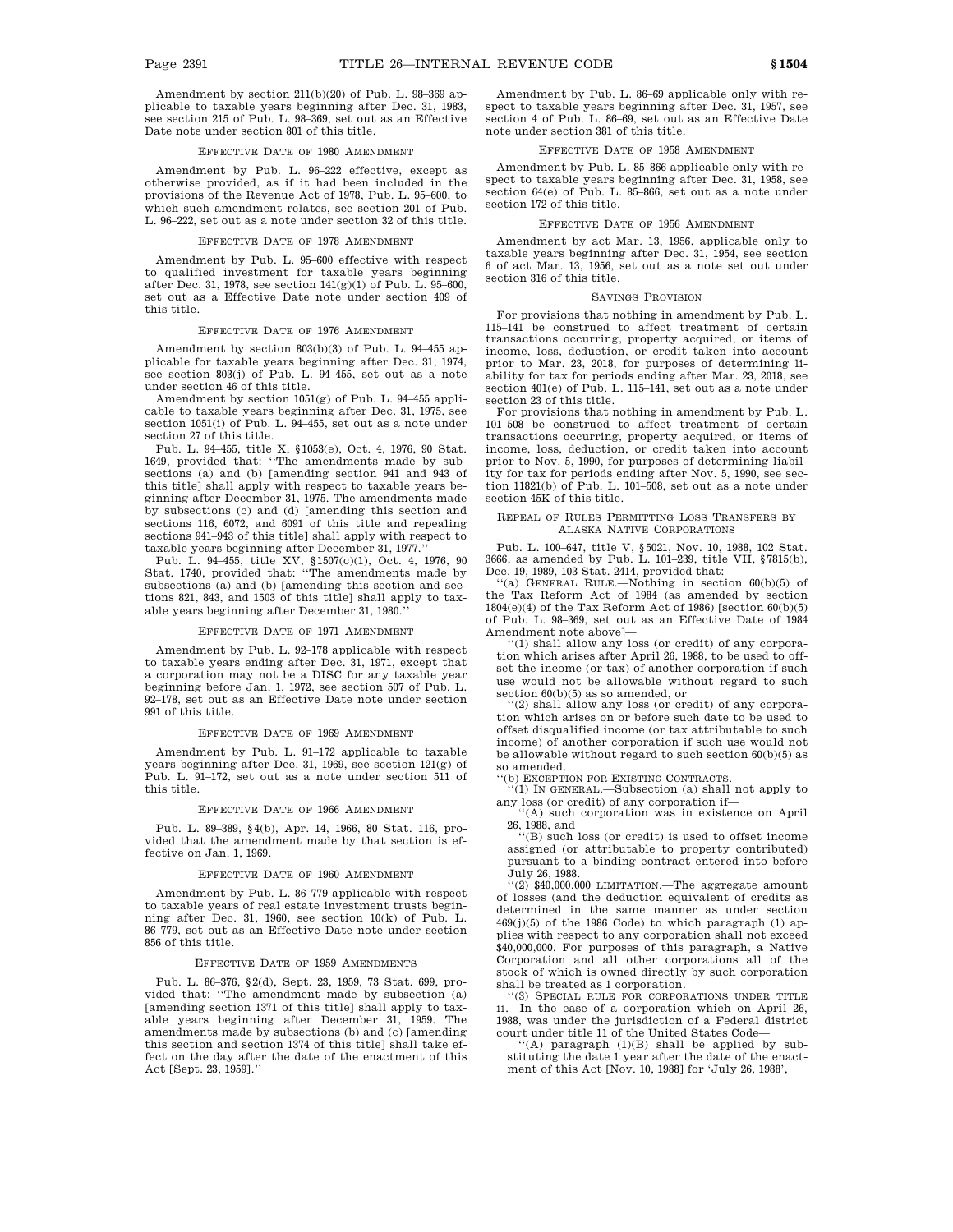''(B) paragraph (1) shall not apply to any loss or credit which arises on or after the date 1 year after the date of the enactment of this Act, and

''(C) paragraph (2) shall be applied by substituting '\$99,000,000' for '\$40,000,000'.

''(c) SPECIAL ADMINISTRATIVE RULES.—

''(1) NOTICE TO NATIVE CORPORATIONS OF PROPOSED TAX ADJUSTMENTS.—Notwithstanding section 6103 of the 1986 Code, the Secretary of the Treasury or his delegate shall notify a Native Corporation or its designated representative of any proposed adjustment—

''(A) of the tax liability of a taxpayer which has contracted with the Native Corporation (or other corporation all of the stock of which is owned directly by the Native Corporation) for the use of losses of such Native Corporation (or such other corporation), and

(B) which is attributable to an asserted overstatement of losses by, or misassignment of income (or income attributable to property contributed) to, an affiliated group of which the Native Corporation (or such other corporation) is a member.

Such notice shall only include information with respect to the transaction between the taxpayer and the Native Corporation.

''(2) RIGHTS OF NATIVE CORPORATION.—

''(A) IN GENERAL.—If a Native Corporation receives a notice under paragraph (1), the Native Corporation shall have the right to—

''(i) submit to the Secretary of the Treasury or his delegate a written statement regarding the proposed adjustment, and

''(ii) meet with the Secretary of the Treasury or his delegate with respect to such proposed adjustment.

The Secretary of the Treasury or his delegate may discuss such proposed adjustment with the Native Corporation or its designated representative.

''(B) EXTENSION OF STATUTE OF LIMITATIONS.—Subparagraph (A) shall not apply if the Secretary of the Treasury or his delegate determines that an extension of the statute of limitation[s] is necessary to permit the participation described in subparagraph (A) and the taxpayer and the Secretary or his delegate have not agreed to such extension.

''(3) JUDICIAL PROCEEDINGS.—In the case of any proceeding in a Federal court or the United States Tax Court involving a proposed adjustment under paragraph (1), the Native Corporation, subject to the rules of such court, may file an amicus brief concerning such adjustment.

''(4) FAILURES.—For purposes of the 1986 Code, any failure by the Secretary of the Treasury or his delegate to comply with the provisions of this subsection shall not affect the validity of the determination of the Internal Revenue Service of any adjustment of tax liability of any taxpayer described in paragraph (1).

''(d) DISQUALIFIED INCOME DEFINED.—For purposes of subsection (a), the term 'disqualified income' means any income assigned (or attributable to property contributed) after April 26, 1988, by a person who is not a Native Corporation or a corporation all the stock of which is owned directly by a Native Corporation.

'(e) BASIS DETERMINATION.-For purposes of determining basis for Federal tax purposes, no provision in any law enacted after the date of the enactment of this Act [Nov. 10, 1988] shall affect the date on which the transfer to the Native Corporation is made. The preceding sentence shall apply to all taxable years whether beginning before, on, or after such date of enactment.''

#### PLAN AMENDMENTS NOT REQUIRED UNTIL JANUARY 1, 1989

For provisions directing that if any amendments made by subtitle A or subtitle C of title XI [§§1101–1147] and 1171–1177] or title XVIII [§§1800–1899A] of Pub. L. 99–514 require an amendment to any plan, such plan amendment shall not be required to be made before the first plan year beginning on or after Jan. 1, 1989, see

section 1140 of Pub. L. 99–514, as amended, set out as a note under section 401 of this title.

### TRANSACTION RULES

Pub. L. 94–455, title XV, §1507(c)(2), Oct. 4, 1976, 90 Stat. 1740, as amended by Pub. L. 99–514, §2, Oct. 22, 1986, 100 Stat. 2095, provided that:

''(A) LIMITATIONS ON CARRYOVERS OR CARRYBACKS FOR GROUPS ELECTING UNDER SECTION 1504(c)(2).—If an affiliated group elects to file a consolidated return pursuant to section 1501(c)(2) of the Internal Revenue Code of 1986 [formerly I.R.C. 1954] a carryover of a loss or credit from a taxable year ending before January 1, 1981, and losses or credits which may be carried back to taxable years ending before such date, shall be taken into account as if this section had not been enacted.

''(B) NONTERMINATION OF AFFILIATED GROUP.—The mere election to file a consolidated return pursuant to such section 1504(c)(2) shall not cause the termination of an affiliated group filing consolidated returns.''

### **§ 1505. Cross references**

**(1) For suspension of running of statute of limitations when notice in respect of a deficiency is mailed to one corporation, see section 6503(a)(1). (2) For allocation of income and deductions of related trades or businesses, see section 482.**

(Aug. 16, 1954, ch. 736, 68A Stat. 370.)

## **Subchapter B—Related Rules** Part Sec.<sup>1</sup>

| Ι.  |                                 | 1551 |
|-----|---------------------------------|------|
| TT. | Certain controlled corporations | 1561 |

### PART I—IN GENERAL

Sec.

[1551. Repealed.] 1552. Earnings and profits.

#### **AMENDMENTS**

2017—Pub. L. 115–97, title I, §13001(b)(5)(A), Dec. 22, 2017, 131 Stat. 2098, which directed amendment of the table of sections for part I of subchapter B of chapter 5 by striking out item 1551 ''Disallowance of the benefits of the graduated corporate rates and accumulated earnings credit'', was executed to the table of sections for part I of subchapter B of this chapter to reflect the probable intent of Congress.

1978—Pub. L. 95–600, title III, §301(b)(18)(C), Nov. 6, 1978, 92 Stat. 2823, in item 1551 substituted ''the benefits of the graduated corporate rates'' for ''surtax exemption'

1964—Pub. L. 88–272, title II, §235(c)(4), Feb. 26, 1964, 78 Stat. 127, inserted table of parts, and heading for part I.

### **[§ 1551. Repealed. Pub. L. 115–97, title I, § 13001(b)(5)(A), Dec. 22, 2017, 131 Stat. 2098]**

Section, act Aug. 16, 1954, ch. 736, 68A Stat. 371; Pub. L. 85–866, title II, §205(a), Sept. 2, 1958, 72 Stat. 1680; Pub. L. 88–272, title II, §235(b), Feb. 26, 1964, 78 Stat. 125; Pub. L. 94–12, title III, §304(b), Mar. 29, 1975, 89 Stat. 45; Pub. L. 94–455, title XIX, §§1901(a)(158), 1906(b)(13)(A), Oct. 4, 1976, 90 Stat. 1790, 1834; Pub. L. 95–600, title III, §301(b)(18)(A), (B), Nov. 6, 1978, 92 Stat. 2823; Pub. L. 97–34, title II, §232(b)(2), Aug. 13, 1981, 95 Stat. 250; Pub. L. 99–514, title XVIII, §1899A(36), Oct. 22, 1986, 100 Stat. 2960; Pub. L. 113–295, div. A, title II, §221(a)(94), Dec. 19, 2014, 128 Stat. 4051, related to disallowance of the benefits of the graduated corporate rates and accumulated earnings credit. Repeal was executed to this section, which is in part I of subchapter B of chapter 6, to re-

<sup>1</sup>Section numbers editorially supplied.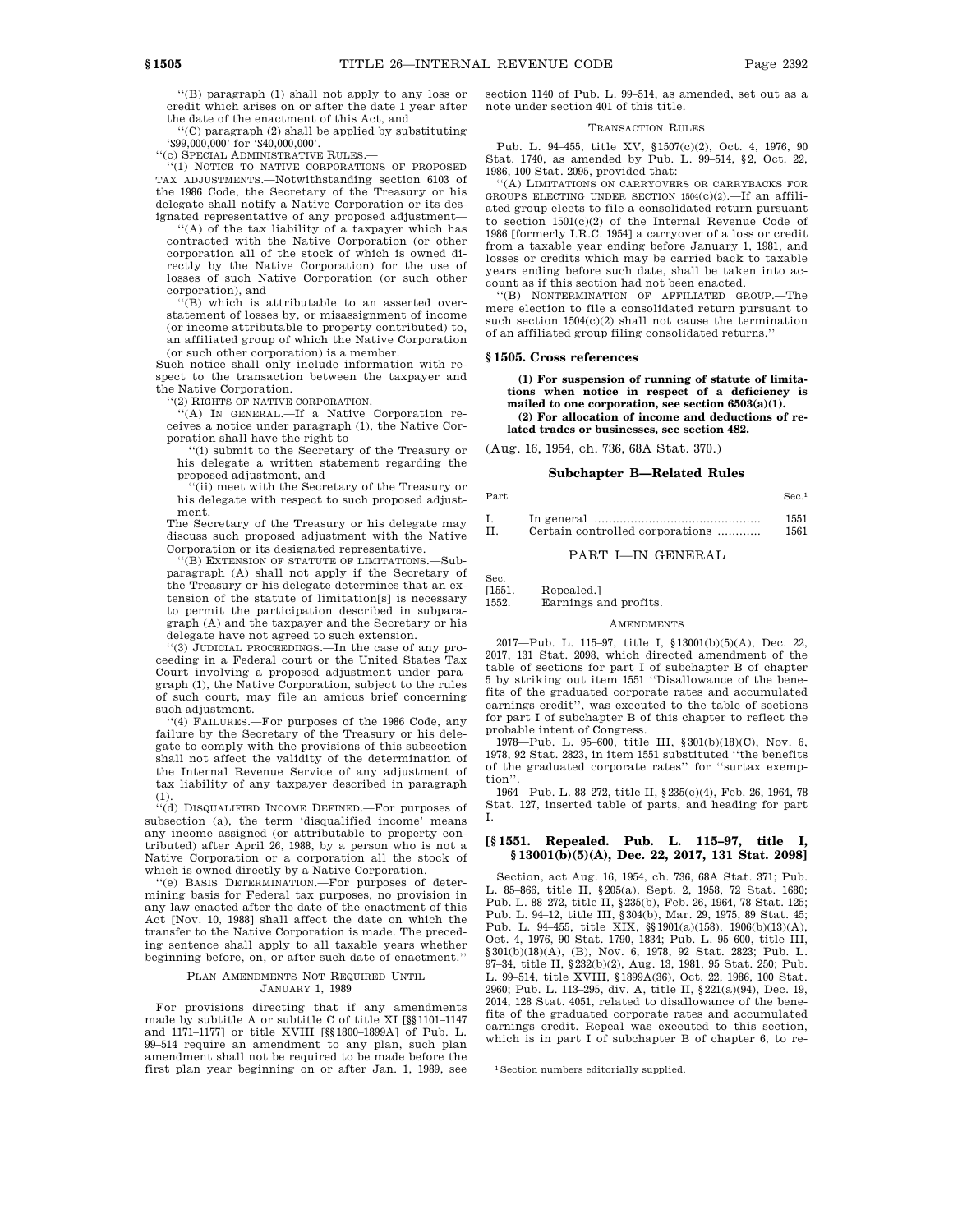flect the probable intent of Congress, notwithstanding directory language of Pub. L. 115–97, which repealed section 1551 in part I of subchapter B of chapter 5.

#### EFFECTIVE DATE OF REPEAL

Repeal applicable to taxable years beginning after Dec. 31, 2017, see section 13001(c)(1) of Pub. L. 115–97, set out as an Effective Date of 2017 Amendment note under section 11 of this title.

#### **§ 1552. Earnings and profits**

#### **(a) General rule**

Pursuant to regulations prescribed by the Secretary the earnings and profits of each member of an affiliated group required to be included in a consolidated return for such group filed for a taxable year shall be determined by allocating the tax liability of the group for such year among the members of the group in accord with whichever of the following methods the group shall elect in its first consolidated return filed for such a taxable year:

(1) The tax liability shall be apportioned among the members of the group in accordance with the ratio which that portion of the consolidated taxable income attributable to each member of the group having taxable income bears to the consolidated taxable income.

(2) The tax liability of the group shall be allocated to the several members of the group on the basis of the percentage of the total tax which the tax of such member if computed on a separate return would bear to the total amount of the taxes for all members of the group so computed.

(3) The tax liability of the group (excluding the tax increases arising from the consolidation) shall be allocated on the basis of the contribution of each member of the group to the consolidated taxable income of the group. Any tax increases arising from the consolidation shall be distributed to the several members in direct proportion to the reduction in tax liability resulting to such members from the filing of the consolidated return as measured by the difference between their tax liabilities determined on a separate return basis and their tax liabilities based on their contributions to the consolidated taxable income.

(4) The tax liability of the group shall be allocated in accord with any other method selected by the group with the approval of the Secretary.

### **(b) Failure to elect**

If no election is made in such first return, the tax liability shall be allocated among the several members of the group pursuant to the method prescribed in subsection (a)(1).

(Aug. 16, 1954, ch. 736, 68A Stat. 371; Pub. L. 88–272, title II, §234(b)(8), Feb. 26, 1964, 78 Stat. 116; Pub. L. 94–455, title XIX, §§1901(a)(159), 1906(b)(13)(A), Oct. 4, 1976, 90 Stat. 1790, 1834.)

#### AMENDMENTS

1976—Subsec. (a). Pub. L. 94–455, §§1901(a)(159), 1906(b)(13)(A), struck out ''beginning after December 31, 1953, and ending after the date of enactment of this title'' after ''group filed for a taxable year'', and ''or his

delegate'' after ''Secretary'' in two places. 1964—Subsec. (a)(3). Pub. L. 88–272 struck out ''(determined without regard to the 2 percent increase provided by section 1503(a))'', before ''based on their contributions''.

### EFFECTIVE DATE OF 1976 AMENDMENT

Amendment by section 1901(a)(159) of Pub. L. 94–455 applicable with respect to taxable years beginning after Dec. 31, 1976, see section 1901(d) of Pub. L. 94–455, set out as a note under section 2 of this title.

#### EFFECTIVE DATE OF 1964 AMENDMENT

Amendment by Pub. L. 88–272 applicable to taxable years beginning after Dec. 31, 1963, see section 234(c) of Pub. L. 88–272, set out as a note under section 1503 of this title.

### PART II—CERTAIN CONTROLLED CORPORATIONS

Sec.

- 1561. Limitation on accumulated earnings credit in the case of certain controlled corporations.
- [1562. Repealed.]<br>1563. Definitions

Definitions and special rules.

[1564. Repealed.]

#### **AMENDMENTS**

2017—Pub. L. 115–97, title I, §13001(b)(6)(B), Dec. 22, 2017, 131 Stat. 2098, which directed amendment of the table of sections for part II of subchapter B of chapter 5 by substituting ''Limitation on accumulated earnings credit in the case of certain controlled corporations'' for ''Limitations on certain multiple tax benefits in the case of certain controlled corporations'' in item 1561, was executed to the table of sections for part II of subchapter B of this chapter to reflect the probable intent of Congress.

1990—Pub. L. 101–508, title XI, §11801(b)(12), Nov. 5, 1990, 104 Stat. 1388–522, struck out item 1564 ''Transitional rules in the case of certain controlled corporations''.

1969—Pub. L. 91–172, title IV, §401(a)(3), (b)(2)(E), Dec. 30, 1969, 83 Stat. 600, 602, substituted ''Sec. 1561. Limitations on certain multiple tax benefits in the case of certain controlled corporations.'' for ''Sec. 1561. Surtax exemptions in case of certain controlled corporations.'', and struck out item 1562, effective with respect to taxable years beginning after Dec. 31, 1974, and added item 1564.

1964—Pub. L. 88–272, title II, §235(a), Feb. 26, 1964, 78 Stat. 116, added designation of part II, and items 1561 to 1563.

#### **§ 1561. Limitation on accumulated earnings credit in the case of certain controlled corporations**

#### **(a) In general**

The component members of a controlled group of corporations on a December 31 shall, for their taxable years which include such December 31, be limited for purposes of this subtitle to one \$250,000 (\$150,000 if any component member is a corporation described in section  $535(c)(2)(B)$ ) amount for purposes of computing the accumulated earnings credit under section 535(c)(2) and (3). Such amount shall be divided equally among the component members of such group on such December 31 unless the Secretary prescribes regulations permitting an unequal allocation of such amount.

#### **(b) Certain short taxable years**

If a corporation has a short taxable year which does not include a December 31 and is a component member of a controlled group of corporations with respect to such taxable year, then for purposes of this subtitle, the amount to be used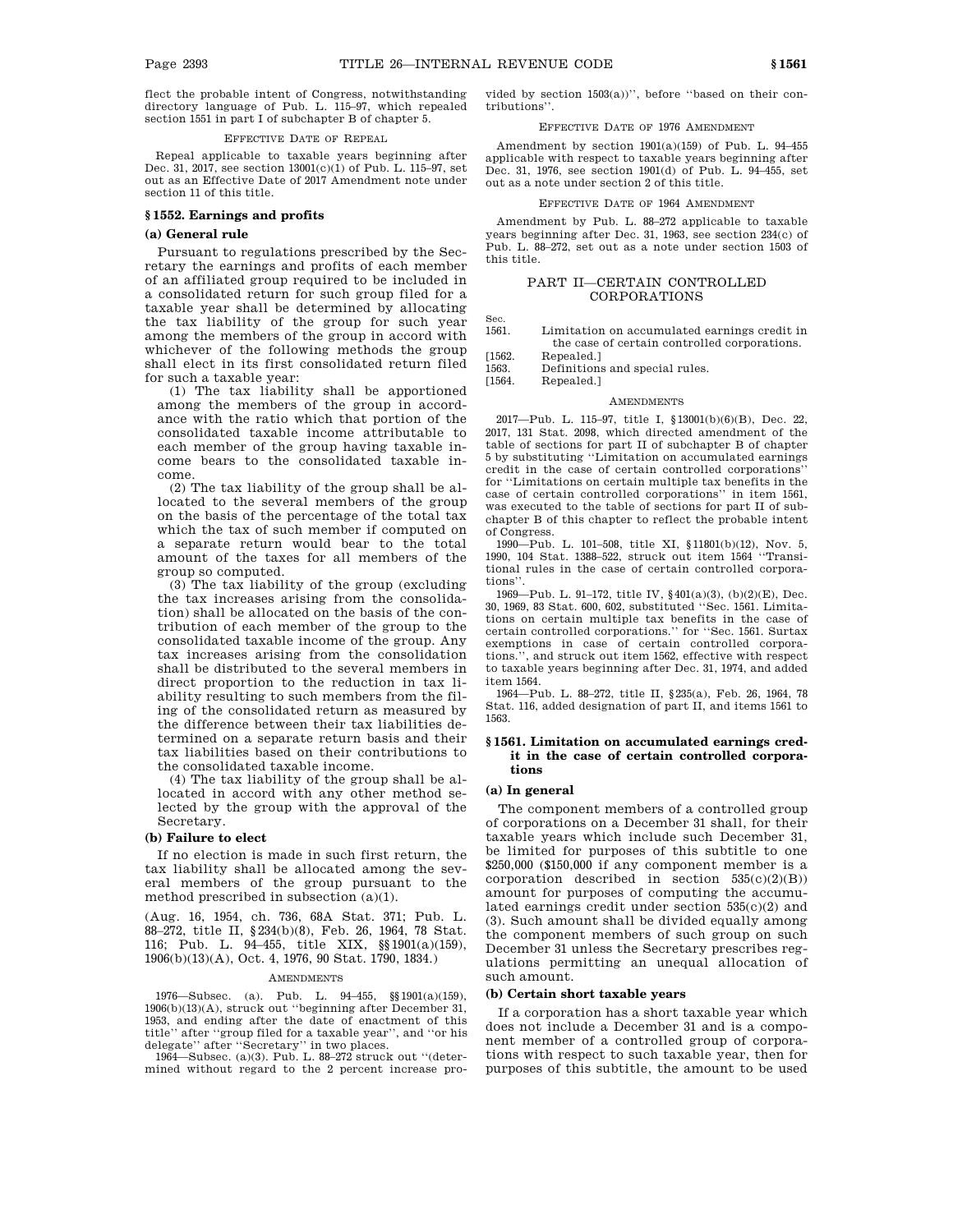in computing the accumulated earnings credit under section 535(c)(2) and (3) of such corporation for such taxable year shall be the amount specified in subsection (a) with respect to such group, divided by the number of corporations which are component members of such group on the last day of such taxable year. For purposes of the preceding sentence, section 1563(b) shall be applied as if such last day were substituted for December 31.

(Added Pub. L. 88–272, title II, §235(a), Feb. 26, 1964, 78 Stat. 116; amended Pub. L. 91–172, title IV, §401(a)(1), Dec. 30, 1969, 83 Stat. 599; Pub. L. 94–12, title III, §§303(c)(1), 304(b), Mar. 29, 1975, 89 Stat. 44, 45; Pub. L. 94–164, §4(d)(1), Dec. 23, 1975, 89 Stat. 974; Pub. L. 94–455, title IX, §901(c)(1), title XIX, §§1901(b)(1)(J)(v), 1906(b)(13)(A), Oct. 4, 1976, 90 Stat. 1607, 1791, 1834; Pub. L. 95–600, title III, §301(b)(19), title VII, §703(j)(7), Nov. 6, 1978, 92 Stat. 2823, 2941; Pub. L. 97–34, title II, §232(b)(3), Aug. 13, 1981, 95 Stat. 250; Pub. L. 97–248, title II, §259(b), (c), Sept. 3, 1982, 96 Stat. 539; Pub. L. 98–369, div. A, title I, §66(b), title II, §211(b)(21), July 18, 1984, 98 Stat. 585, 756; Pub. L. 99–499, title V, §516(b)(3), Oct. 17, 1986, 100 Stat. 1771; Pub. L. 99–514, title VII, §701(e)(2), Oct. 22, 1986, 100 Stat. 2342; Pub. L. 100–647, title II, §2004(*l*), Nov. 10, 1988, 102 Stat. 3606; Pub. L. 104–188, title I, §1703(f), Aug. 20, 1996, 110 Stat. 1876; Pub. L. 113–295, div. A, title II, §221(a)(12)(H), Dec. 19, 2014, 128 Stat. 4038; Pub. L. 115–97, title I, §§12001(b)(16), 13001(b)(6)(A), Dec. 22, 2017, 131 Stat. 2094, 2098.)

#### AMENDMENTS

2017—Pub. L. 115–97, §13001(b)(6)(A), amended section generally. Prior to amendment, section related to limitations on certain multiple tax benefits in the case of

certain controlled corporations. Subsec. (a). Pub. L. 115–97, §12001(b)(16)(B), struck out at end ''In applying section 55(d)(3), the alternative minimum taxable income of all component members shall be taken into account and any decrease in the exemption amount shall be allocated to the component

members in the same manner as under paragraph (3).'' Subsec. (a)(3). Pub. L. 115–97, §12001(b)(16)(A), struck out par. (3) which read as follows: ''one \$40,000 exemption amount for purposes of computing the amount of the minimum tax.''

 $2014$ —Subsec. (a). Pub. L. 113–295,  $221(a)(12)(H)(ii)$ , substituted ''and the amount specified in paragraph (3)'' for '', the amount specified in paragraph (3), and the amount specified in paragraph (4)'' in concluding provisions.

Subsec. (a)(2) to (4). Pub. L. 113-295,  $221(a)(12)(H)(i)$ , inserted ''and'' at end of par. (2), substituted a period for '', and'' at end of par. (3), and struck out par. (4) which read as follows: ''one \$2,000,000 amount for purposes of computing the tax imposed by section 59A.''

1996—Subsec. (a). Pub. L. 104–188 in closing provisions substituted "last 2 sentences" for "last sentence" two places.

1988—Subsec. (a). Pub. L. 100–647 substituted ''section  $11(b)(1)$ " for "section  $11(b)$ " in par. (1) and in penultimate sentence.

1986—Subsec. (a). Pub. L. 99–514 added par. (3), and in concluding provisions, substituted ''amounts specified in paragraph (1) (and the amount specified in paragraph (3))'' for ''amounts specified in paragraph (1)'' and inserted ''In applying section 55(d)(3), the alternative minimum taxable income of all component members shall be taken into account and any decrease in the exemption amount shall be allocated to the component members in the same manner as under paragraph (3).'' Pub. L. 99–499, in subsec. (a) as amended by Pub. L.

99–514 above, added par. (4), and in concluding provi-

sions substituted '', the amount specified in paragraph (3), and the amount specified in paragraph (4)'' for  $\left($  (and the amount specified in paragraph (3))<sup>7</sup>.

1984—Subsec. (a). Pub. L.  $98-369, \ \frac{211(b)(21)(A)}{b}$ , inserted ''and'' at end of par. (1), substituted a period for the comma at end of par. (2), struck out par. (3) which read as follows: ''one \$25,000 amount for purposes of computing the limitation on the small business deduction of life insurance companies under sections 804(a)(3) and 809(d)(10), and'', struck out par. (4) which read as follows: ''one \$1,000,000 amount (adjusted as provided in section  $809(f)(3)$  for purposes of computing the limitation under paragraph  $(1)$  or  $(2)$  of section 809 $(f)$ .", and substituted ''paragraph (2)'' for ''paragraphs (2), (3), and (4)'' in concluding provisions.

Pub. L. 98–369, §66(b), inserted provision that notwithstanding paragraph (1), in applying last sentence of section 11(b) to such component members, the taxable income of all such component members shall be taken into account and any increase in tax under the last sentence shall be divided among such component members in the same manner as amounts under paragraph (1).

Subsec. (b). Pub. L. 98–369, §211(b)(21)(B), inserted "and" at end of par. (1), struck out par. (3) which read as follows: ''the amount to be used in computing the limitation on the small business deduction of life insurance companies under sections  $804(a)(3)$  and  $809(d)(10)$ . and'', struck out par. (4) which read as follows: ''the amount (adjusted as provided in section  $809(f)(3)$ ) to be used in computing the limitation under paragraph (1) or  $(2)$  of section  $809(f)$ ,", and substituted "or  $(2)$ " for

'', (2), (3), or (4)'' in concluding provisions. 1982—Subsec. (a). Pub. L. 97–248, §259(b), added par. (4) and inserted reference to par. (4) in text following par.

(4). Subsec. (b). Pub. L. 97–248, §259(c), added par. (4) and inserted reference to subsec. (a)(4) in text following par. (4).

1981—Subsec. (a)(2). Pub. L. 97–34 substituted ''\$250,000 (\$150,000 if any component member is a corporation described in section  $535(c)(2)(B)$ " for "\$150,000"

1978—Subsec. (a). Pub. L. 95–600, §301(b)(19)(A), in par. (1) substituted ''amounts in each taxable income bracket in the tax table in section 11(b) which do not aggregate more than the maximum amount in such bracket to which a corporation is not a component member of a controlled group is entitled'' for ''the surtax exemption under section 11(d)'' and in provisions following par. (3) substituted ''amounts'' for ''amount'' in two places and struck out provision that in applying section 11(b)(2), the first \$25,000 of taxable income and the second \$25,000 of taxable income each be allocated among the component members of a controlled group of corporations in the same manner as the surtax exemption is allocated.

Subsec. (b)(1). Pub. L. 95–600, §301(b)(19)(B), substituted ''the amount in each taxable income bracket in the tax table in section 11(b)'' for ''the surtax exemption under section 11(d)''.

Subsec. (b)(3). Pub. L. 95–600, §703(j)(7), substituted "804(a)(3)" for "804(a)(4)".

1976—Subsec. (a). Pub. L. 94–455, §§901(c)(1),  $1906(b)(13)(A)$ , inserted "In applying section  $11(b)(2)$ , the first \$25,000 of taxable income and the second \$25,000 of taxable income shall each be allocated among the component members of a controlled group of corporations in the same manner as the surtax exemption is allocated'' after ''unequal allocation of such amounts'' and struck out ''or his delegate'' after ''Secretary'' in two places.

Subsec. (a)(3). Pub. L. 94–455, §1901(b)(1)(J)(v), substituted " $804(a)(3)$ " for " $804(a)(4)$ " after "under sections''.

1975—Subsec. (a)(1). Pub. L. 94–164 struck out ''\$25,000'' in par. (1) as par. (1) is in effect for taxable years ending after Dec. 31, 1975.

Pub. L. 94–12, §303(c)(1), substituted ''\$50,000'' for  $\$25,000"$ .

Subsec. (a)(2). Pub. L.  $94-12$ ,  $8304(b)$ , substituted "\$150,000" for "\$100,000".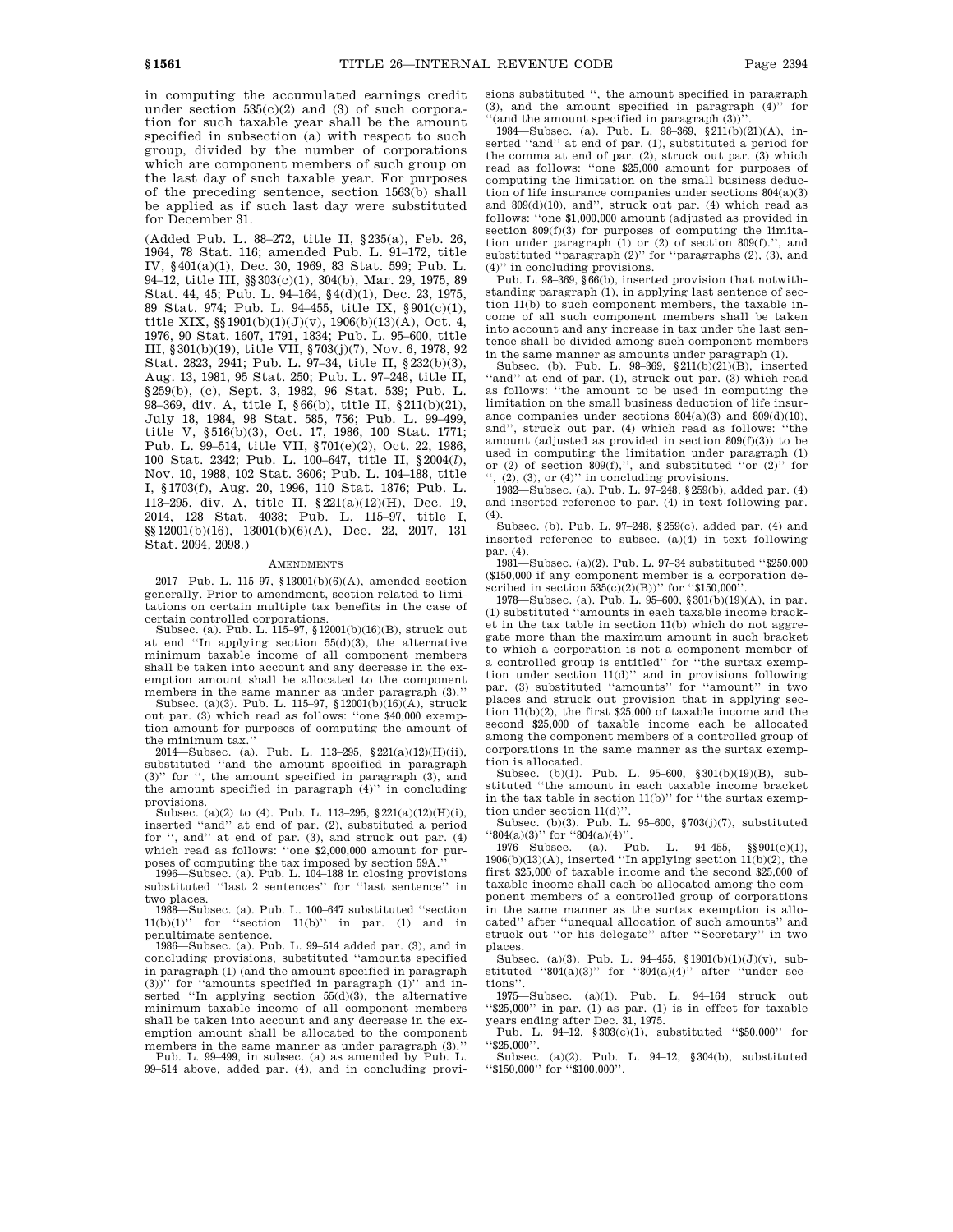1969—Pub. L. 91–172 provided, with respect to taxable years beginning after Dec. 31, 1974, that a controlled group of corporations is limited to one \$25,000 surtax exemption under section 11(d), one \$100,000 amount for purposes of computing the accumulated earnings credit under section  $535(c)(2)$  and (3), and one \$25,000 amount for purposes of computing the limitation on the small business deduction of life insurance companies under sections  $804(a)(4)$  and  $809(d)(10)$ .

#### EFFECTIVE DATE OF 2017 AMENDMENT

Amendment by section 12001(b)(16) of Pub. L. 115–97 applicable to taxable years beginning after Dec. 31,  $2017$ , see section  $12001(c)$  of Pub. L.  $115-97$ , set out as a note under section 11 of this title.

Amendment by section  $13001(b)(6)(A)$  of Pub. L. 115–97 applicable to transfers made after Dec. 31, 2017, see section 13001(c)(3) of Pub. L. 115–97, set out as a note under section 11 of this title.

#### EFFECTIVE DATE OF 2014 AMENDMENT

Amendment by Pub. L. 113–295 effective Dec. 19, 2014, subject to a savings provision, see section 221(b) of Pub. L. 113–295, set out as a note under section 1 of this title.

#### EFFECTIVE DATE OF 1996 AMENDMENT

Amendment by Pub. L. 104–188 effective as if included in the provision of the Revenue Reconciliation Act of 1993, Pub. L. 103–66, §§13001–13444, to which such amendment relates, see section 1703(*o*) of Pub. L. 104–188, set out as a note under section 39 of this title.

#### EFFECTIVE DATE OF 1988 AMENDMENT

Amendment by Pub. L. 100–647 effective, except as otherwise provided, as if included in the provisions of the Revenue Act of 1987, Pub. L. 100–203, title X, to which such amendment relates, see section 2004(u) of Pub. L. 100–647, set out as a note under section 56 of this title.

### EFFECTIVE DATE OF 1986 AMENDMENT

Amendment by Pub. L. 99–514 applicable to taxable years beginning after Dec. 31, 1986, with certain exceptions and qualifications, see section 701(f) of Pub. L. 99–514, set out as an Effective Date note under section 55 of this title.

Amendment by Pub. L. 99–499 applicable to taxable years beginning after Dec. 31, 1986, see section 516(c) of Pub. L. 99–499, set out as a note under section 26 of this title.

#### EFFECTIVE DATE OF 1984 AMENDMENT

Amendment by section 66(b) of Pub. L. 98–369 applicable to taxable years beginning after Dec. 31, 1983, see section 66(c) of Pub. L. 98–369, set out as a note under section 11 of this title.

Amendment by section 211(b)(21) of Pub. L. 98–369 applicable to taxable years beginning after Dec. 31, 1983, see section 215 of Pub. L. 98–369, set out as an Effective Date note under section 801 of this title.

#### EFFECTIVE AND TERMINATION DATE OF 1982 AMENDMENT

Pub. L. 97–248, title II, §263(a)(1), Sept. 3, 1982, 96 Stat. 541, provided that the amendment made by section 259(b), (c) of Pub. L. 97–248 is applicable to taxable years beginning after Dec. 31, 1981, and before Jan. 1, 1984.

#### EFFECTIVE DATE OF 1981 AMENDMENT

Amendment by Pub. L. 97–34 applicable to taxable years beginning after Dec. 31, 1981, see section 232(c) of Pub. L. 97–34, set out as a note under section 535 of this title.

#### EFFECTIVE DATE OF 1978 AMENDMENT

Amendment by section 301(b)(19) of Pub. L. 95–600 applicable to taxable years beginning after Dec. 31, 1978, see section 301(c) of Pub. L. 95–600, set out as a note under section 11 of this title.

Amendment by section 703(j)(7) of Pub. L. 95–600 effective on Oct. 4, 1976, see section 703(r) of Pub. L. 95–600, set out as a note under section 46 of this title.

#### EFFECTIVE DATES OF 1976 AMENDMENT

Amendment by section  $901(c)(1)$  of Pub. L. 94–455 applicable to taxable years ending after Dec. 31, 1975, see section 901(d) of Pub. L. 94–455, set out as a note under section 11 of this title.

Amendment by section  $1901(b)(1)(J)(v)$  of Pub. L. 94–455 effective for taxable years beginning after Dec. 31, 1976, see section 1901(d) of Pub. L. 94–455, set out as a note under section 2 of this title.

#### EFFECTIVE AND TERMINATION DATES OF 1975 AMENDMENT

Amendment by Pub. L. 94–164 applicable to taxable years beginning after Dec. 31, 1975, see section 4(e) of Pub. L. 94–164, set out as a note under section 11 of this title.

Amendment by section 303(c)(1) of Pub. L. 94–12 applicable to taxable years ending after Dec. 31, 1974, but to cease to apply for taxable years ending after Dec. 31, 1975, see section  $305(b)(1)$  of Pub. L. 94–12, set out as a note under section 11 of this title.

Amendment by section 304(b) of Pub. L. 94–12 applicable to taxable years beginning after Dec. 31, 1974, see section 305(c) of Pub. L. 94–12, set out as an Effective Date of 1975 Amendment note under section 535 of this title.

#### EFFECTIVE DATE OF 1969 AMENDMENT

Pub. L. 91–172, title IV, §401(h), Dec. 30, 1969, 83 Stat. 604, provided that:

 $''(1)$  The amendments made by subsection (a) [amending this section and repealing section 1562 of this title] shall apply with respect to taxable years beginning after December 31, 1974.

''(2) The amendments made by subsection (b) [enacting section 1564 and amending sections 11, 535, 804, and 1562] shall apply with respect to taxable years beginning after December 31, 1969.

''(3) The amendments made by subsections (c), (d), (e), and (f) [amending sections 46, 48, 179, and 1563] shall apply with respect to taxable years ending on or after December 31, 1970.''

#### EFFECTIVE DATE

Section applicable with respect to taxable years ending after Dec. 31, 1963, see section 235(d) of Pub. L. 88–272, set out as an Effective Date of 1964 Amendment note under section 269 of this title.

APPLICABILITY OF CERTAIN AMENDMENTS BY PUB. L. 99–514 IN RELATION TO TREATY OBLIGATIONS OF UNITED STATES

For applicability of amendment by section 701(e)(2) of Pub. L. 99–514 notwithstanding any treaty obligation of the United States in effect on Oct. 22, 1986, see section 1012(aa)(2) of Pub. L. 100–647, set out as a note under section 861 of this title.

### **[§ 1562. Repealed. Pub. L. 91–172, title IV, § 401(a)(2), Dec. 30, 1969, 83 Stat. 600]**

Section, added Pub. L. 88–272, title II, §235(a), Feb. 26, 1964, 78 Stat. 117, amended Pub. L. 91–172, title IV,  $\S\,401({\rm b})(2)({\rm A}),$  Dec. 30, 1969, 83 Stat. 602, set limits on the privilege of groups to elect multiple surtax exemptions.

#### EFFECTIVE DATE OF REPEAL

Repeal applicable with respect to taxable years beginning after Dec. 31, 1974, see section 401(h)(1) of Pub. L. 91–172, set out as an Effective Date of 1969 Amendment note under section 1561 of this title.

#### RETROACTIVE TERMINATION OF ELECTIONS

Pub. L. 91–172, title IV, §401(g), Dec. 30, 1969, 83 Stat. 604, authorized an affiliated group of corporations mak-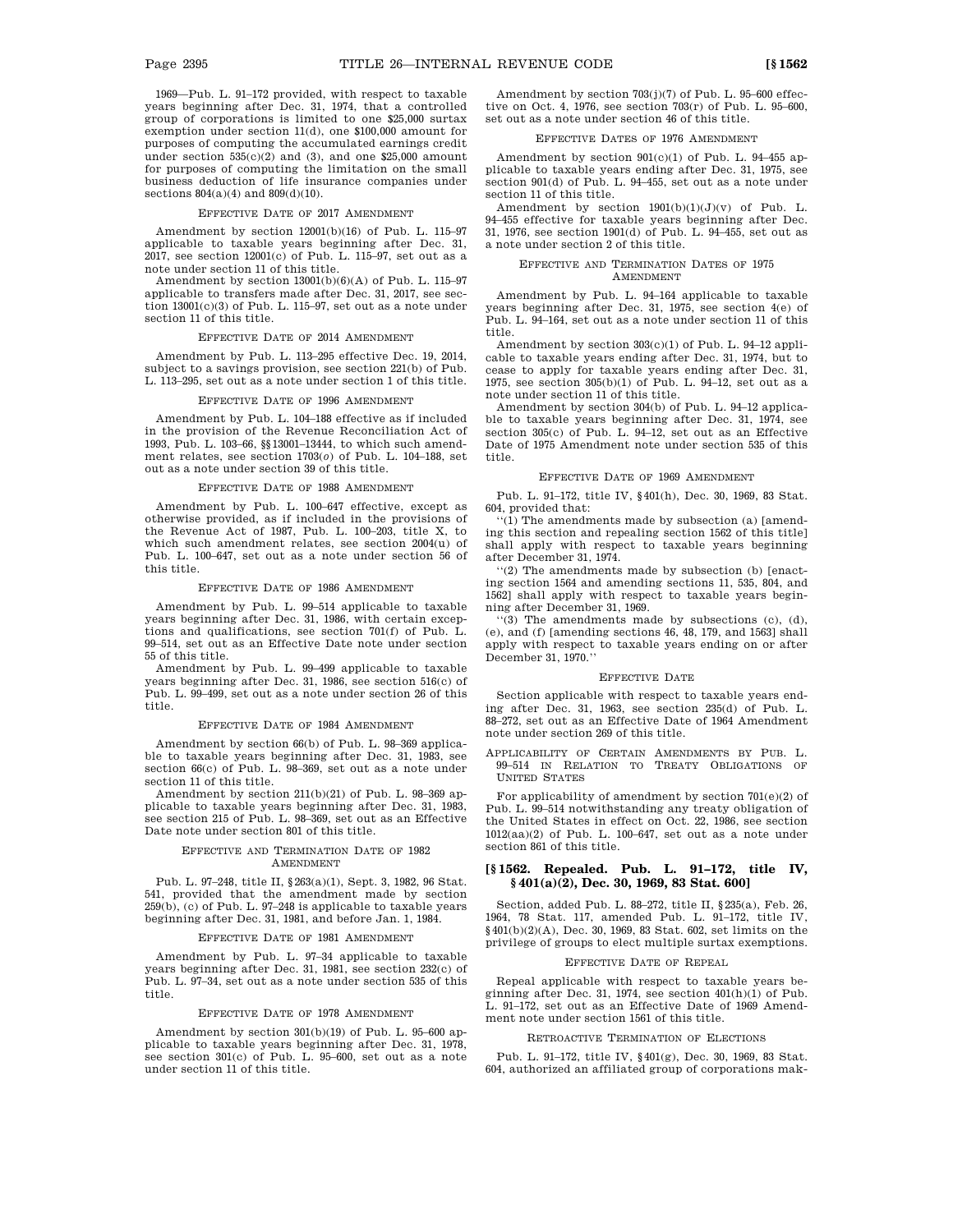ing a consolidated return for the taxable year which included Dec. 31, 1970, to terminate the election under section 1562 of this title with respect to any prior Dec. 31 which was included in a taxable year of any such corporations from which there was a net operating loss carryover to the 1970 consolidated return year and provided that the termination of such election was to be valid only if in accord with subsecs. (c)(1) and (e) of section 1562 of this title other than the requirement of making the termination prior to the expiration of the 3 year period specified in subsec. (e) of section 1562 of this title.

### **§ 1563. Definitions and special rules**

### **(a) Controlled group of corporations**

For purposes of this part, the term ''controlled group of corporations'' means any group of—

### **(1) Parent-subsidiary controlled group**

One or more chains of corporations connected through stock ownership with a common parent corporation if—

(A) stock possessing at least 80 percent of the total combined voting power of all classes of stock entitled to vote or at least 80 percent of the total value of shares of all classes of stock of each of the corporations, except the common parent corporation, is owned (within the meaning of subsection  $(d)(1)$  by one or more of the other corporations; and

(B) the common parent corporation owns (within the meaning of subsection  $(d)(1)$ ) stock possessing at least 80 percent of the total combined voting power of all classes of stock entitled to vote or at least 80 percent of the total value of shares of all classes of stock of at least one of the other corporations, excluding, in computing such voting power or value, stock owned directly by such other corporations.

### **(2) Brother-sister controlled group**

Two or more corporations if 5 or fewer persons who are individuals, estates, or trusts own (within the meaning of subsection  $(d)(2)$ ) stock possessing more than 50 percent of the total combined voting power of all classes of stock entitled to vote or more than 50 percent of the total value of shares of all classes of stock of each corporation, taking into account the stock ownership of each such person only to the extent such stock ownership is identical with respect to each such corporation.

#### **(3) Combined group**

Three or more corporations each of which is a member of a group of corporations described in paragraph (1) or (2), and one of which—

(A) is a common parent corporation included in a group of corporations described in paragraph (1), and also

(B) is included in a group of corporations described in paragraph (2).

### **(4) Certain insurance companies**

Two or more insurance companies subject to taxation under section 801 which are members of a controlled group of corporations described in paragraph (1), (2), or (3). Such insurance companies shall be treated as a controlled group of corporations separate from any other corporations which are members of the controlled group of corporations described in paragraph  $(1)$ ,  $(2)$ , or  $(3)$ .

### **(b) Component member**

### **(1) General rule**

For purposes of this part, a corporation is a component member of a controlled group of corporations on a December 31 of any taxable year (and with respect to the taxable year which includes such December 31) if such corporation—

(A) is a member of such controlled group of corporations on the December 31 included in such year and is not treated as an excluded member under paragraph (2), or

(B) is not a member of such controlled group of corporations on the December 31 included in such year but is treated as an additional member under paragraph (3).

### **(2) Excluded members**

A corporation which is a member of a controlled group of corporations on December 31 of any taxable year shall be treated as an excluded member of such group for the taxable year including such December 31 if such corporation—

(A) is a member of such group for less than one-half the number of days in such taxable year which precede such December 31,

(B) is exempt from taxation under section 501(a) (except a corporation which is subject to tax on its unrelated business taxable income under section 511) for such taxable year,

(C) is a foreign corporation subject to tax under section 881 for such taxable year,

(D) is an insurance company subject to taxation under section 801 (other than an insurance company which is a member of a controlled group described in subsection  $(a)(4)$ , or

(E) is a franchised corporation, as defined in subsection (f)(4).

### **(3) Additional members**

A corporation which—

(A) was a member of a controlled group of corporations at any time during a calendar year,

(B) is not a member of such group on December 31 of such calendar year, and

(C) is not described, with respect to such group, in subparagraph  $(B)$ ,  $(C)$ ,  $(D)$ , or  $(E)$  of paragraph (2),

shall be treated as an additional member of such group on December 31 for its taxable year including such December 31 if it was a member of such group for one-half (or more) of the number of days in such taxable year which precede such December 31.

#### **(4) Overlapping groups**

If a corporation is a component member of more than one controlled group of corporations with respect to any taxable year, such corporation shall be treated as a component member of only one controlled group. The determination as to the group of which such corporation is a component member shall be made under regulations prescribed by the Secretary which are consistent with the purposes of this part.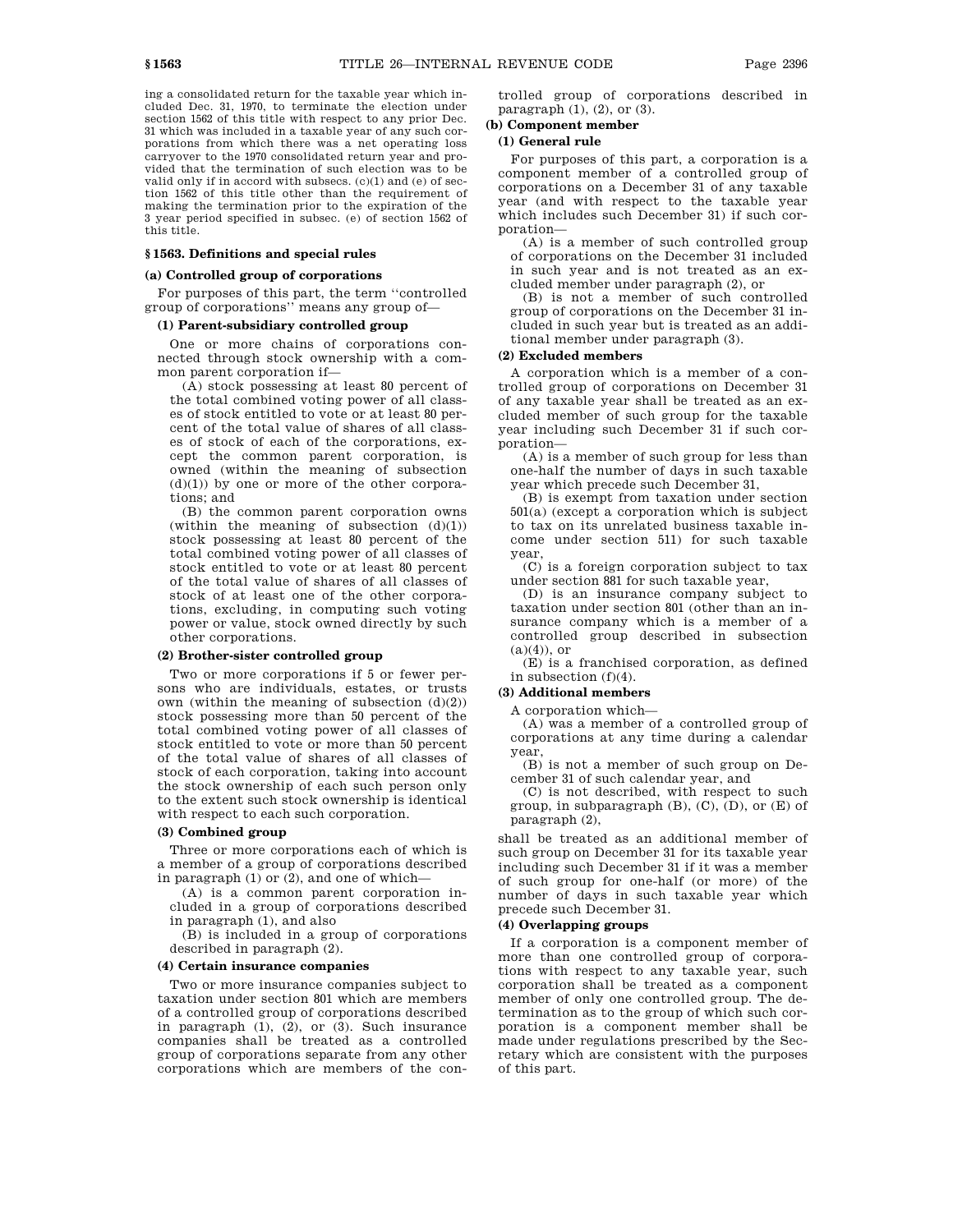### **(c) Certain stock excluded**

### **(1) General rule**

For purposes of this part, the term ''stock'' does not include—

(A) nonvoting stock which is limited and preferred as to dividends,

(B) treasury stock, and

(C) stock which is treated as ''excluded stock'' under paragraph (2).

### **(2) Stock treated as ''excluded stock''**

### **(A) Parent-subsidiary controlled group**

For purposes of subsection (a)(1), if a corporation (referred to in this paragraph as ''parent corporation'') owns (within the meaning of subsections  $(d)(1)$  and  $(e)(4)$ , 50 percent or more of the total combined voting power of all classes of stock entitled to vote or 50 percent or more of the total value of shares of all classes of stock in another corporation (referred to in this paragraph as ''subsidiary corporation''), the following stock of the subsidiary corporation shall be treated as excluded stock—

(i) stock in the subsidiary corporation held by a trust which is part of a plan of deferred compensation for the benefit of the employees of the parent corporation or the subsidiary corporation,

(ii) stock in the subsidiary corporation owned by an individual (within the meaning of subsection  $(d)(2)$ ) who is a principal stockholder or officer of the parent corporation. For purposes of this clause, the term ''principal stockholder'' of a corporation means an individual who owns (within the meaning of subsection  $(d)(2)$  5 percent or more of the total combined voting power of all classes of stock entitled to vote or 5 percent or more of the total value of shares of all classes of stock in such corporation,

(iii) stock in the subsidiary corporation owned (within the meaning of subsection  $(d)(2)$  by an employee of the subsidiary corporation if such stock is subject to conditions which run in favor of such parent (or subsidiary) corporation and which substantially restrict or limit the employee's right (or if the employee constructively owns such stock, the direct owner's right) to dispose of such stock, or

(iv) stock in the subsidiary corporation owned (within the meaning of subsection  $(d)(2)$  by an organization (other than the parent corporation) to which section 501 (relating to certain educational and charitable organizations which are exempt from tax) applies and which is controlled directly or indirectly by the parent corporation or subsidiary corporation, by an individual, estate, or trust that is a principal stockholder (within the meaning of clause (ii)) of the parent corporation, by an officer of the parent corporation, or by any combination thereof.

#### **(B) Brother-sister controlled group**

For purposes of subsection  $(a)(2)$ , if 5 or fewer persons who are individuals, estates, or trusts (referred to in this subparagraph as

''common owners'') own (within the meaning of subsection (d)(2)), 50 percent or more of the total combined voting power of all classes of stock entitled to vote or 50 percent or more of the total value of shares of all classes of stock in a corporation, the following stock of such corporation shall be treated as excluded stock—

(i) stock in such corporation held by an employees' trust described in section 401(a) which is exempt from tax under section 501(a), if such trust is for the benefit of the employees of such corporation,

(ii) stock in such corporation owned (within the meaning of subsection  $(d)(2)$ ) by an employee of the corporation if such stock is subject to conditions which run in favor of any of such common owners (or such corporation) and which substantially restrict or limit the employee's right (or if the employee constructively owns such stock, the direct owner's right) to dispose of such stock. If a condition which limits or restricts the employee's right (or the direct owner's right) to dispose of such stock also applies to the stock held by any of the common owners pursuant to a bona fide reciprocal stock purchase arrangement, such condition shall not be treated as one which restricts or limits the employee's right to dispose of such stock, or

(iii) stock in such corporation owned (within the meaning of subsection  $(d)(2)$ ) by an organization to which section 501 (relating to certain educational and charitable organizations which are exempt from tax) applies and which is controlled directly or indirectly by such corporation, by an individual, estate, or trust that is a principal stockholder (within the meaning of subparagraph  $(A)(ii)$  of such corporation, by an officer of such corporation, or by any combination thereof.

### **(d) Rules for determining stock ownership (1) Parent-subsidiary controlled group**

For purposes of determining whether a corporation is a member of a parent-subsidiary controlled group of corporations (within the meaning of subsection  $(a)(1)$ ), stock owned by a corporation means—

(A) stock owned directly by such corporation, and

(B) stock owned with the application of paragraphs (1), (2), and (3) of subsection (e).

### **(2) Brother-sister controlled group**

For purposes of determining whether a corporation is a member of a brother-sister controlled group of corporations (within the meaning of subsection (a)(2)), stock owned by a person who is an individual, estate, or trust means—

(A) stock owned directly by such person, and

(B) stock owned with the application of subsection (e).

### **(e) Constructive ownership**

### **(1) Options**

If any person has an option to acquire stock, such stock shall be considered as owned by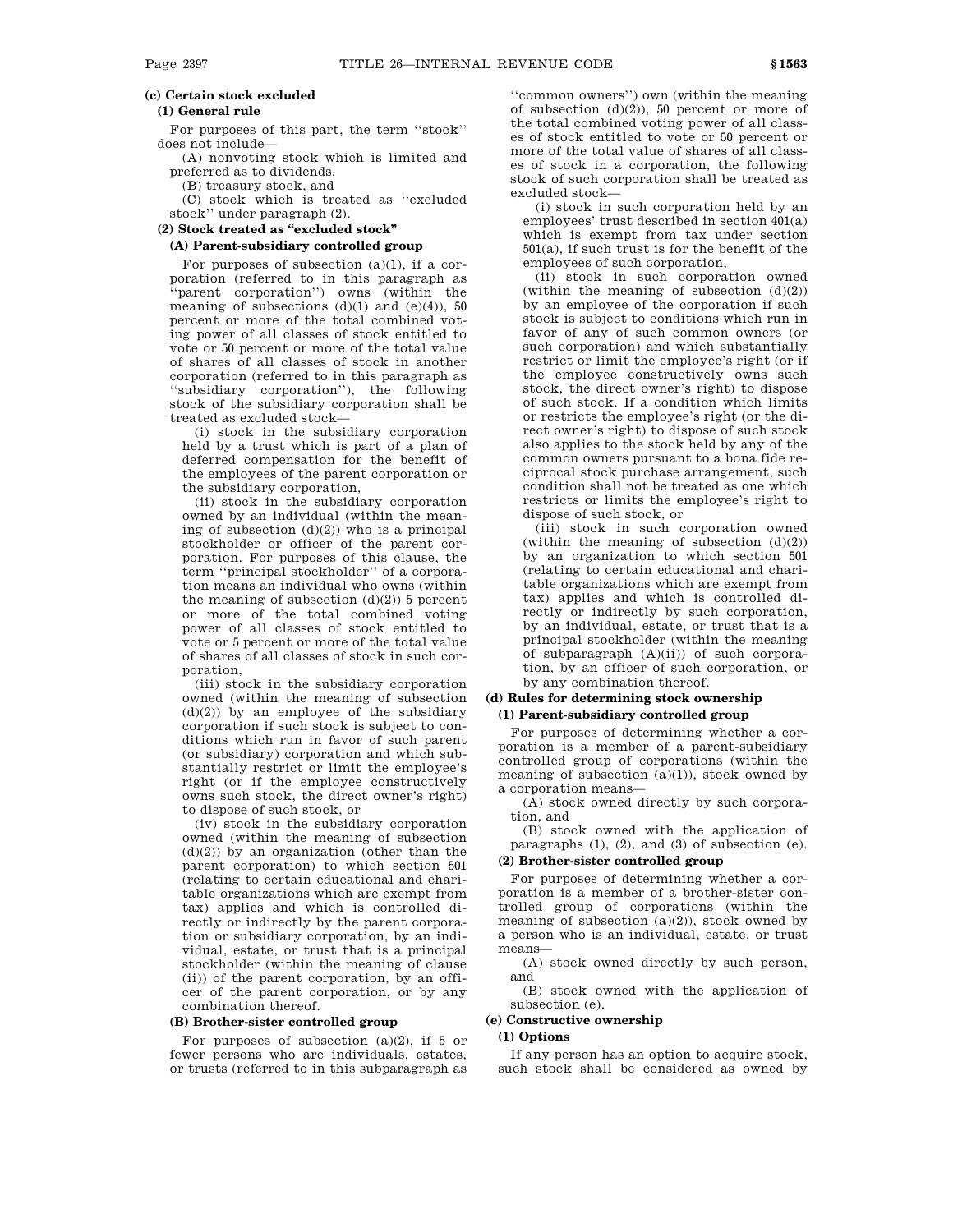such person. For purposes of this paragraph, an option to acquire such an option, and each one of a series of such options, shall be considered as an option to acquire such stock.

### **(2) Attribution from partnerships**

Stock owned, directly or indirectly, by or for a partnership shall be considered as owned by any partner having an interest of 5 percent or more in either the capital or profits of the partnership in proportion to his interest in capital or profits, whichever such proportion is the greater.

#### **(3) Attribution from estates or trusts**

(A) Stock owned, directly or indirectly, by or for an estate or trust shall be considered as owned by any beneficiary who has an actuarial interest of 5 percent or more in such stock, to the extent of such actuarial interest. For purposes of this subparagraph, the actuarial interest of each beneficiary shall be determined by assuming the maximum exercise of discretion by the fiduciary in favor of such beneficiary and the maximum use of such stock to satisfy his rights as a beneficiary.

(B) Stock owned, directly or indirectly, by or for any portion of a trust of which a person is considered the owner under subpart E of part I of subchapter J (relating to grantors and others treated as substantial owners) shall be considered as owned by such person.

(C) This paragraph shall not apply to stock owned by any employees' trust described in section 401(a) which is exempt from tax under section 501(a).

### **(4) Attribution from corporations**

Stock owned, directly or indirectly, by or for a corporation shall be considered as owned by any person who owns (within the meaning of subsection (d)) 5 percent or more in value of its stock in that proportion which the value of the stock which such person so owns bears to the value of all the stock in such corporation.

#### **(5) Spouse**

An individual shall be considered as owning stock in a corporation owned, directly or indirectly, by or for his spouse (other than a spouse who is legally separated from the individual under a decree of divorce whether interlocutory or final, or a decree of separate maintenance), except in the case of a corporation with respect to which each of the following conditions is satisfied for its taxable year—

(A) The individual does not, at any time during such taxable year, own directly any stock in such corporation;

(B) The individual is not a director or employee and does not participate in the management of such corporation at any time during such taxable year;

(C) Not more than 50 percent of such corporation's gross income for such taxable year was derived from royalties, rents, dividends, interest, and annuities; and

(D) Such stock in such corporation is not, at any time during such taxable year, subject to conditions which substantially restrict or limit the spouse's right to dispose of such stock and which run in favor of the

individual or his children who have not attained the age of 21 years.

### **(6) Children, grandchildren, parents, and grandparents**

### **(A) Minor children**

An individual shall be considered as owning stock owned, directly or indirectly, by or for his children who have not attained the age of 21 years, and, if the individual has not attained the age of 21 years, the stock owned, directly or indirectly, by or for his parents.

#### **(B) Adult children and grandchildren**

An individual who owns (within the meaning of subsection (d)(2), but without regard to this subparagraph) more than 50 percent of the total combined voting power of all classes of stock entitled to vote or more than 50 percent of the total value of shares of all classes of stock in a corporation shall be considered as owning the stock in such corporation owned, directly or indirectly, by or for his parents, grandparents, grandchildren, and children who have attained the age of 21 years.

### **(C) Adopted child**

For purposes of this section, a legally adopted child of an individual shall be treated as a child of such individual by blood.

### **(f) Other definitions and rules**

#### **(1) Employee defined**

For purposes of this section the term ''employee'' has the same meaning such term is given by paragraphs (1) and (2) of section 3121(d).

### **(2) Operating rules**

### **(A) In general**

Except as provided in subparagraph (B), stock constructively owned by a person by reason of the application of paragraph (1), (2), (3), (4), (5), or (6) of subsection (e) shall, for purposes of applying such paragraphs, be treated as actually owned by such person.

### **(B) Members of family**

Stock constructively owned by an individual by reason of the application of paragraph (5) or (6) of subsection (e) shall not be treated as owned by him for purposes of again applying such paragraphs in order to make another the constructive owner of such stock.

#### **(3) Special rules**

For purposes of this section—

(A) If stock may be considered as owned by a person under subsection (e)(1) and under any other paragraph of subsection (e), it shall be considered as owned by him under subsection (e)(1).

(B) If stock is owned (within the meaning of subsection (d)) by two or more persons, such stock shall be considered as owned by the person whose ownership of such stock results in the corporation being a component member of a controlled group. If by reason of the preceding sentence, a corporation would (but for this sentence) become a com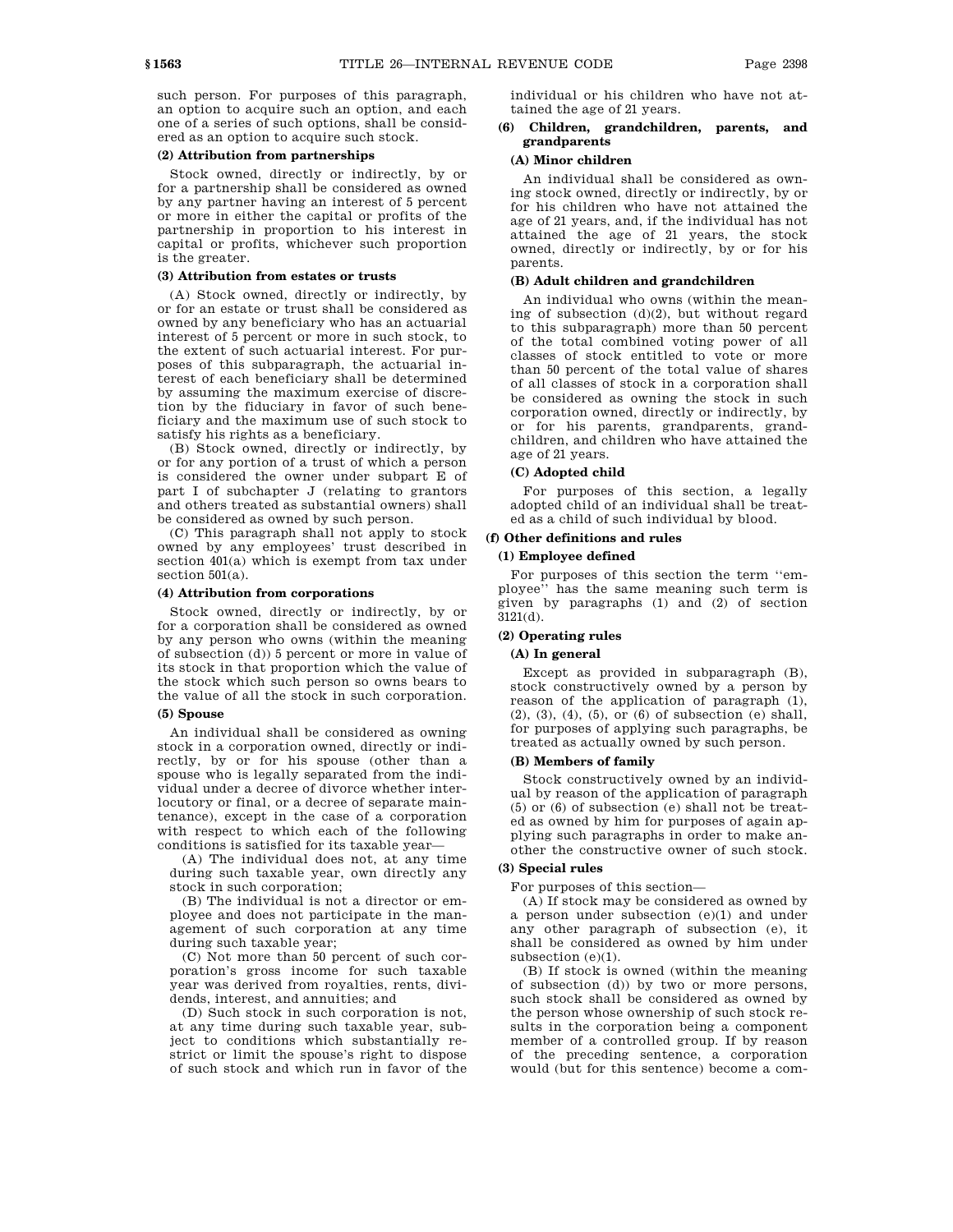ponent member of two controlled groups, it shall be treated as a component member of one controlled group. The determination as to the group of which such corporation is a component member shall be made under regulations prescribed by the Secretary which are consistent with the purposes of this part.

(C) If stock is owned by a person within the meaning of subsection (d) and such ownership results in the corporation being a component member of a controlled group, such stock shall not be treated as excluded stock under subsection (c)(2), if by reason of treating such stock as excluded stock the result is that such corporation is not a component member of a controlled group of corporations.

### **(4) Franchised corporation**

If—

(A) a parent corporation (as defined in subsection  $(c)(2)(A)$ ), or a common owner (as defined in subsection  $(c)(2)(B)$ , of a corporation which is a member of a controlled group of corporations is under a duty (arising out of a written agreement) to sell stock of such corporation (referred to in this paragraph as ''franchised corporation'') which is franchised to sell the products of another member, or the common owner, of such controlled group;

(B) such stock is to be sold to an employee (or employees) of such franchised corporation pursuant to a bona fide plan designed to eliminate the stock ownership of the parent corporation or of the common owner in the franchised corporation;

(C) such plan—

(i) provides a reasonable selling price for such stock, and

(ii) requires that a portion of the employee's share of the profits of such corporation (whether received as compensation or as a dividend) be applied to the purchase of such stock (or the purchase of notes, bonds, debentures or other similar evidence of indebtedness of such franchised corporation held by such parent corporation or common owner);

(D) such employee (or employees) owns directly more than 20 percent of the total value of shares of all classes of stock in such franchised corporation;

(E) more than 50 percent of the inventory of such franchised corporation is acquired from members of the controlled group, the common owner, or both; and

(F) all of the conditions contained in subparagraphs  $(A)$ ,  $(B)$ ,  $(C)$ ,  $(D)$ , and  $(E)$  have been met for one-half (or more) of the number of days preceding the December 31 included within the taxable year (or if the taxable year does not include December 31, the last day of such year) of the franchised corporation,

then such franchised corporation shall be treated as an excluded member of such group, under subsection (b)(2), for such taxable year.

### **(5) Brother-sister controlled group definition for provisions other than this part**

### **(A) In general**

Except as specifically provided in an applicable provision, subsection (a)(2) shall be applied to an applicable provision as if it read as follows:

### **''(2) Brother-sister controlled group**

''Two or more corporations if 5 or fewer persons who are individuals, estates, or trusts own (within the meaning of subsection (d)(2) stock possessing—

''(A) at least 80 percent of the total combined voting power of all classes of stock entitled to vote, or at least 80 percent of the total value of shares of all classes of stock, of each corporation, and

''(B) more than 50 percent of the total combined voting power of all classes of stock entitled to vote or more than 50 percent of the total value of shares of all classes of stock of each corporation, taking into account the stock ownership of each such person only to the extent such stock ownership is identical with respect to each such corporation.''

#### **(B) Applicable provision**

For purposes of this paragraph, an applicable provision is any provision of law (other than this part) which incorporates the definition of controlled group of corporations under subsection (a).

(Added Pub. L. 88–272, title II, §235(a), Feb. 26, 1964, 78 Stat. 120; amended Pub. L. 91–172, title IV, §401(c), (d), Dec. 30, 1969, 83 Stat. 602; Pub. L. 91–373, title I, §102(b), Aug. 10, 1970, 84 Stat. 696; Pub. L. 94–455, title XIX, §1906(b)(13)(A), Oct. 4, 1976, 90 Stat. 1834; Pub. L. 98–369, div. A, title II, §211(b)(22), July 18, 1984, 98 Stat. 757; Pub. L. 99–514, title X, §1024(c)(17), Oct. 22, 1986, 100 Stat. 2408; Pub. L. 100–647, title I, §1018(s)(3)(A), Nov. 10, 1988, 102 Stat. 3587; Pub. L. 108–357, title VIII, §900(a), (b), Oct. 22, 2004, 118 Stat. 1650.)

#### **AMENDMENTS**

2004—Subsec. (a)(2). Pub. L. 108–357, §900(a), sub-stituted ''possessing'' for ''possessing—'', struck out ''(B)'' before ''more than 50 percent of the total combined voting power'', and struck out subpar. (A) which read as follows: ''at least 80 percent of the total combined voting power of all classes of stock entitled to vote or at least 80 percent of the total value of shares of all classes of the stock of each corporation, and''.

Subsec. (f)(5). Pub. L. 108–357, §900(b), added par. (5). 1988—Subsec. (d)(1)(B). Pub. L. 100–647 substituted ''paragraphs (1), (2), and (3) of subsection (e)'' for ''subsection  $(e)(1)$ ".

1986—Subsec. (b)(2)(D). Pub. L. 99–514 struck out ''or section 821" after "section 801"

1984—Subsecs. (a)(4), (b)(2)(D). Pub. L. 98–369 substituted ''section 801'' for ''section 802''.

1976—Subsecs. (b)(4), (f)(3)(B). Pub. L. 94–455 struck out ''or his delegate'' after ''Secretary''.

1970—Subsec.  $(f)(1)$ . Pub. L. 91-373 substituted "by paragraphs (1) and (2) of section 2131(d)'' for ''in section 3306(i)''.

1969—Subsec. (a)(2). Pub. L. 91–172, §401(c), redesignated existing provisions with minor changes as par. (A) and added par. (B).

Subsec. (c)(2)(A)(iv). Pub. L. 91–172, §401(d)(1), added cl. (iv).